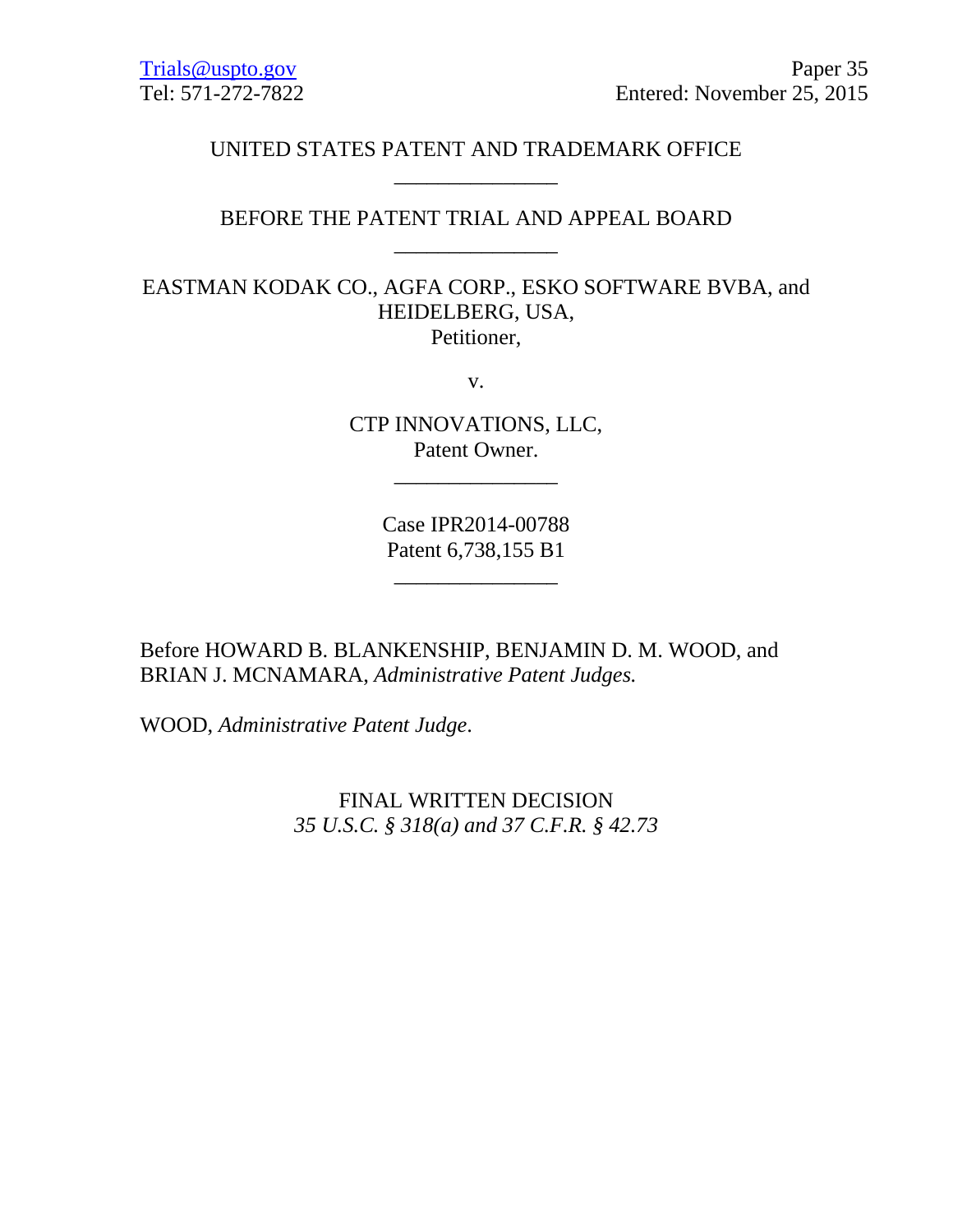# I. INTRODUCTION

## *A. Background*

Eastman Kodak Co., Agfa Corp., Esko Software BVBA, and Heidelberg, USA (collectively, "Petitioner") filed a Corrected Petition (Paper 4, "Pet.") to institute an *inter partes* review of claims 10–20 of U.S. Patent No. 6,738,155 B1 (Ex. 1001, "the '155 patent"). CTP Innovations, LLC ("Patent Owner") filed a Preliminary Response (Paper 8) ("Prelim. Resp."). We instituted an *inter partes* review of claims 10–20 based on the following alleged grounds of unpatentability:

| <b>References</b>                                    | <b>Basis</b> | <b>Claim(s)</b> Challenged |
|------------------------------------------------------|--------------|----------------------------|
| Jebens <sup>1</sup> and Apogee <sup>2</sup>          | \$103(a)     | 10–13 and $15-20$          |
| Jebens, Apogee, and<br>Andersson <sup>3</sup>        | \$103(a)     | 14                         |
| Dorfman <sup>4</sup> and Apogee                      | \$103(a)     | $10 - 13$                  |
| Dorfman, Apogee, and<br>Andersson                    | \$103(a)     | 14 and 15                  |
| Dorfman, Apogee, and OPI<br>White Paper <sup>5</sup> | \$103(a)     | 16, 17, 19, and 20         |

Decision on Institution ("Dec. on Inst.") 25.

<span id="page-1-0"></span><sup>&</sup>lt;sup>1</sup> Jebens et al., US 6,321,231 B1 (iss. Nov. 20, 2001) (Ex. 1005).

<span id="page-1-1"></span> $2$  AGFA, Agfa Apogee, The PDF-based Production System (1998) (Ex. 1007).

<span id="page-1-2"></span><sup>&</sup>lt;sup>3</sup> MATTIAS ANDERSSON ET AL., PDF PRINTING AND PUBLISHING, THE NEXT REVOLUTION AFTER GUTENBERG (Micro Publishing Press 1997) ("Andersson") (Ex. 1009).

<span id="page-1-3"></span> $4$  Dorfman et al., WO 98/08176 (pub. Feb. 26, 1998) (Ex. 1006).

<span id="page-1-4"></span> $<sup>5</sup>$  Apple OPI White Paper (1995) (Ex. 1008).</sup>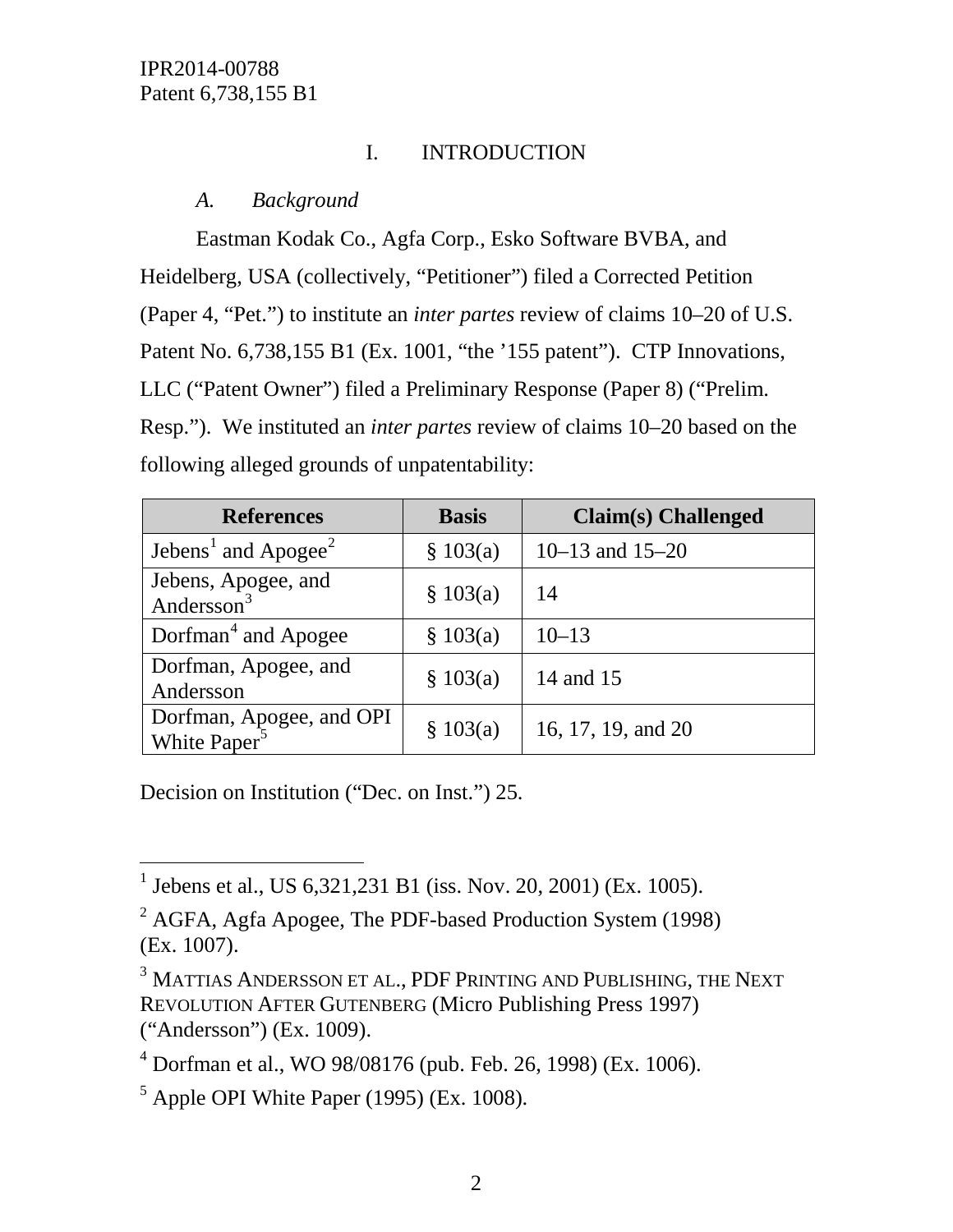After the Board instituted trial, Patent Owner filed a Patent Owner Response (Paper 19, "PO Resp."), $6$  to which Petitioner replied (Paper 24, "Pet. Reply"). Oral Hearing was held on June 30, 2015, and the Hearing Transcript (Paper 34, "Tr.") has been entered in the record.

We have jurisdiction under 35 U.S.C. § 6(c). This Final Decision is entered pursuant to 35 U.S.C. § 318(a). We determine that Petitioner has not shown by a preponderance of the evidence that claims 10–20 are unpatentable.

#### *B. Related Proceedings*

Petitioner discloses that the '155 patent has been asserted in 49 infringement actions. Pet. 1; Ex. 1002. Petitioner also has filed three additional petitions for *inter partes* review: IPR2014-00789, for review of claims 1–9 of the '155 patent; IPR2014-00790, for review of claims 1–3 of U.S. Patent No. 6,611,349 ("the '349 patent"), which shares the '155 patent's disclosure; and IPR2014-00791, for review of claims 4–14 of the '349 patent. Pet. 2. The '155 and '349 patents were also the subject of two previous petitions for *inter partes* review, both of which were denied. *See Printing Indus. of Am. v. CTP Innovations, LLC*, Case IPR2013-00474 (PTAB Dec. 31, 2013) (Paper 16) (denying petition for *inter partes* review of the '349 patent); *Printing Indus. of Am. v. CTP Innovations, LLC*, Case IPR2013-00489 (PTAB Dec. 30, 2013) (Paper 15) (denying petition for *inter partes* review of the '155 patent).

<span id="page-2-0"></span><sup>&</sup>lt;sup>6</sup> Patent Owner also filed two motions to exclude evidence, which are discussed in section II.B.3 below.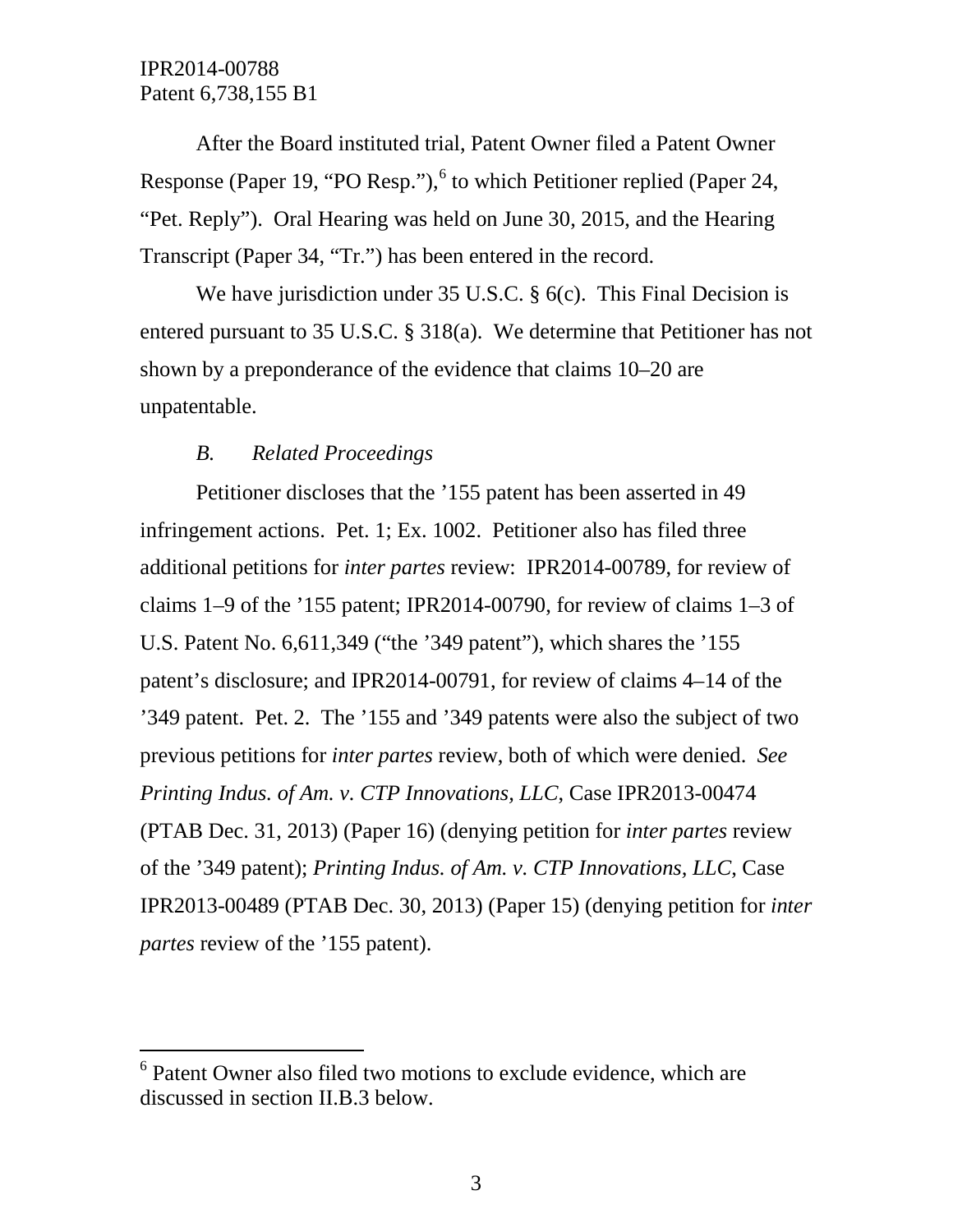### *C. The '155 Patent*

The '155 patent issued May 18, 2004 from an application filed July 30, 1999. Ex. 1001, cover page. The '155 patent relates to "a system and method of providing publishing and printing services via a communications network." *Id*. at 1:9–10. According to the '155 patent, "[k]ey steps for producing printed materials using a plate process include (1) preparing copy elements for reproduction, (2) prepress production, (3) platemaking, (4) printing, and (5) binding, finishing and distribution." *Id*. at 1:12–15. In the first or "design" stage, an end user—e.g., a publisher, direct marketer, advertising agency, or corporate communication department—uses a desktop publishing program such as "QuarkXpress" to design "pages" from image and data files. *Id*. at 1:16–25. In the prepress production stage, the user-created pages are "transformed into a medium that is reproducible for printing." *Id*. at 1:26–28. This transformation typically involves typesetting, image capture and color correction, file conversion, "RIPing, trapping, proofing, imposition, filmsetting, and platesetting." *Id*. at 1:29–32.

"RIPing" is based on the acronym "RIP," which stands for raster image processor. *Id.* at 7:57–59. A RIP is a hardware or software component that "rasterize[s]" an image file—i.e., converts it to a "bitmap" or raster image. *Id*. "RIPing" is therefore synonymous with rasterizing. A bitmap "is a digitized collection of binary pixel information that gives an output device, such [as a printer, proofer, or platesetter,] the ability to image data to paper, film, or plate." *Id*. at 7:59–62. "Proofing" involves creating a sample of the finished product that is sent to the end user for approval. *Id*. at 1:32–35. Once the end user approves the proof, a medium, such as a computer-to-plate (CTP) file, is produced and sent to the printer. *Id*. at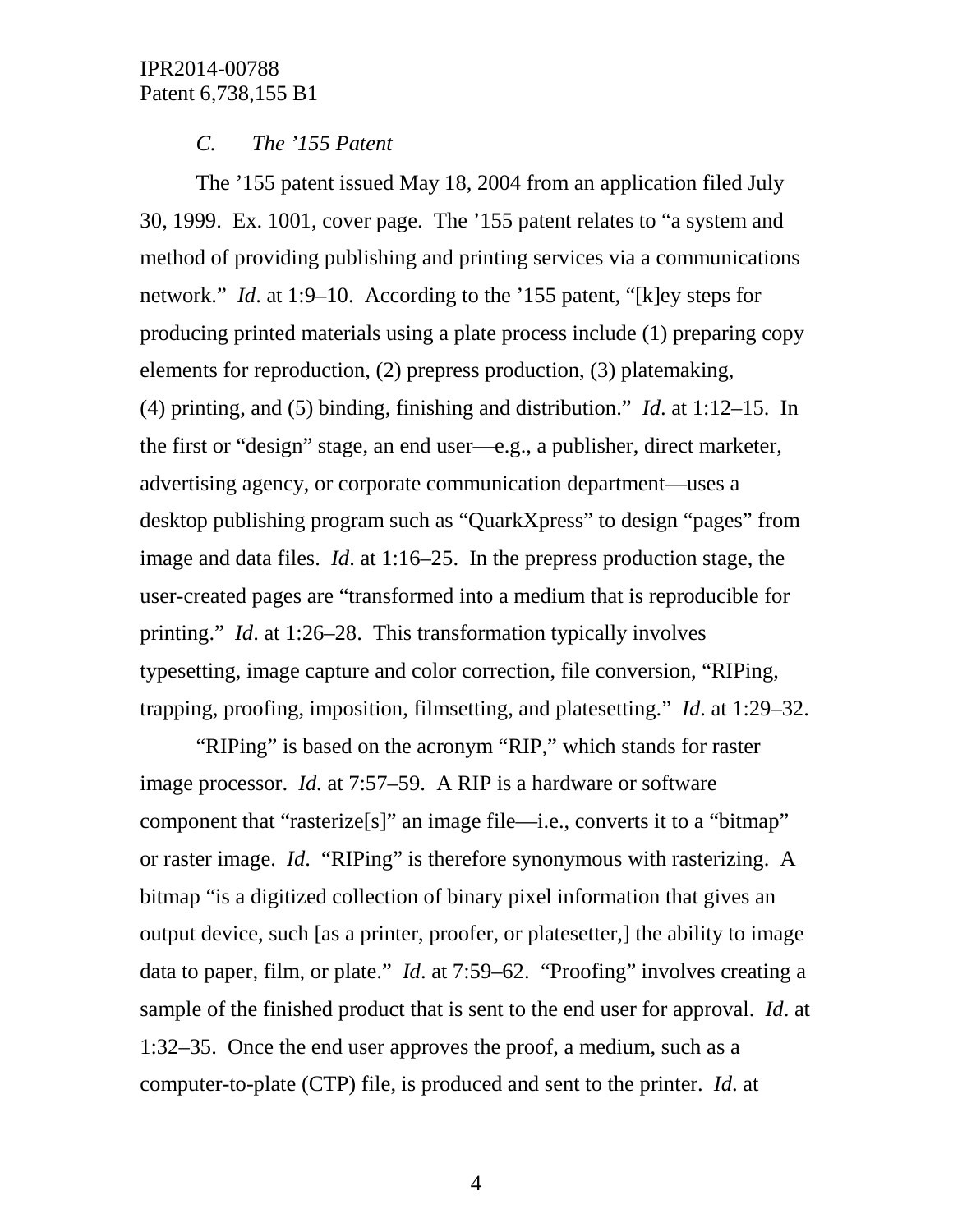1:35–39. "Imposition" involves "the set of pages on a particular plate as well as their positioning and orientation" to facilitate "the stripping, collating, and folding of the printed product." *Id*. at 1:38–44. A printer makes a plate "using the medium created during prepress," e.g., a CTP file. *Id*. at 1:45–48. The printer uses the plate on a printing press to reproduce the product, which is then bound, finished, and distributed. *Id*. at 1:45–51.

The '155 patent describes and claims a publishing and printing system in which "[s]ystem components are installed at an end user facility, a printing company facility, and a central service facility," each connected to the others via a communication network. *Id*. at 2:31–36, 51–56. Figure 1, reproduced below, depicts an embodiment of the claimed invention:



Figure 1 depicts end user facility 300, printing company facility 400, and central service facility 105 connected together via either private network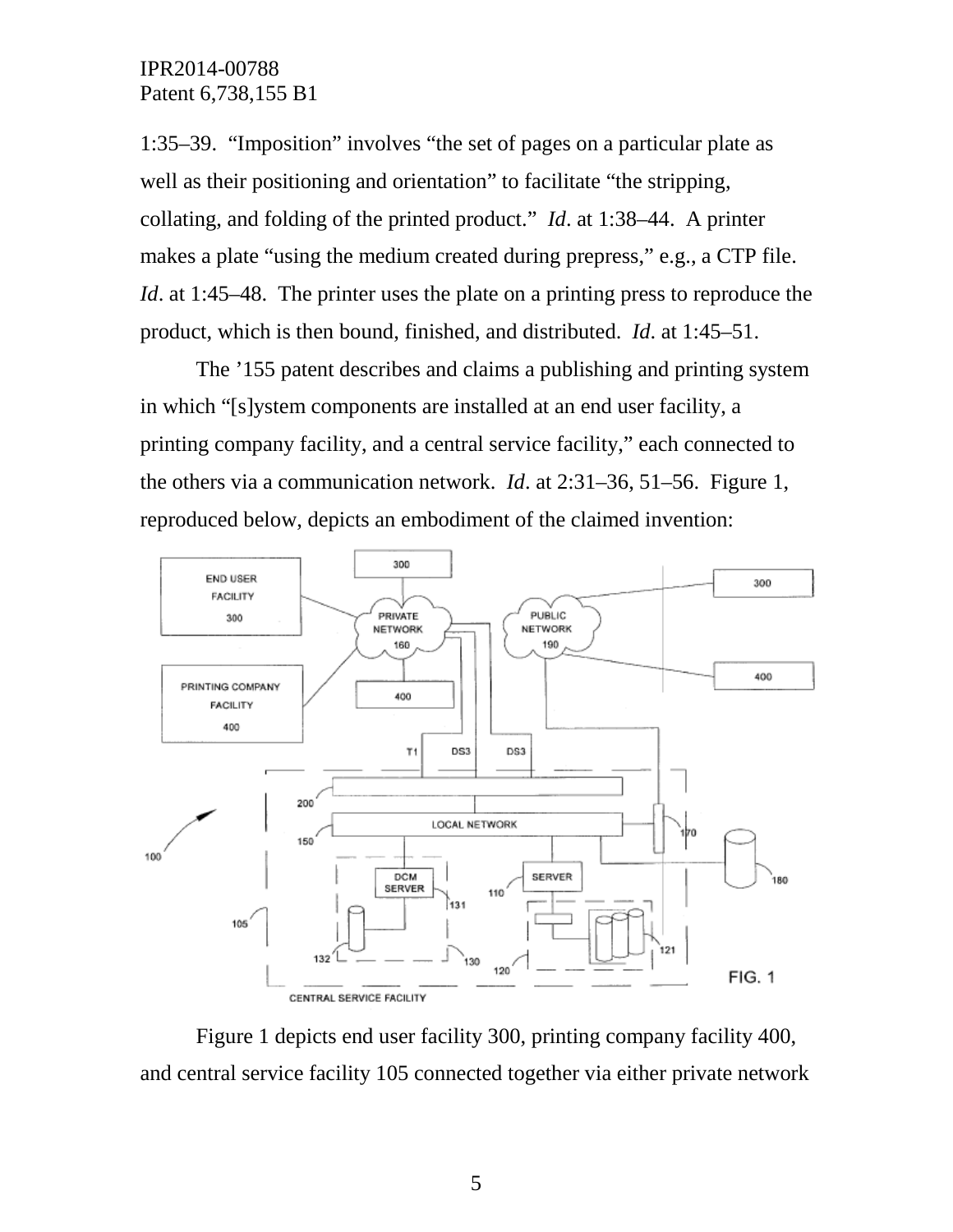160 or public network 190. *Id*. at Fig. 1. In this embodiment, end user facility 300 comprises a router, a desktop computer for page-building operations, and a color proofer and black and white printer for highresolution proofing. *Id*. at 7:38–40, Figs. 1, 2, 5. Printing company facility 400 comprises a router, a server, a desktop computer, a laser printer, a color plotter, and a platesetter, and performs production management, digital plate-making, desktop imposition, and press services. *Id*. at 8:31–33, 9:38– 43, Figs. 1, 4, 5. Central service facility 105 comprises server 110, "hierarchical storage management" (HSM) system 120, "digital content management" system 130, local area network (LAN) 150 and communication routing device 200. *Id*. at 5:34–50. "Data may be exchanged between central service facility 105 and either private network 160 or public network 190 in any suitable format, such as in accordance with the Internet Protocol (IP), the Transmission Control Protocol (TCP), or other known protocols." *Id.* at 5:21–25. An end user can store files in HSM system 120 to reduce storage needs at the end user facility. *Id*. at 7:19–23, 38–40.

Server 110 uses software capable of performing "open prepress interface" (OPI) operations. *Id*. at 5:62–64. OPI operations include "high resolution image swapping." *Id*. at 10:31–33. That is, OPI permits a lower resolution image file to be used as a proxy for a higher resolution file during page-building operations, which is advantageous because the low resolution image can be transmitted and manipulated more quickly. *Id*. at 7:46–49, 10:44–49. The low resolution images are replaced by the corresponding high resolution images before final proofing and printing. *Id*. at 7:49–51.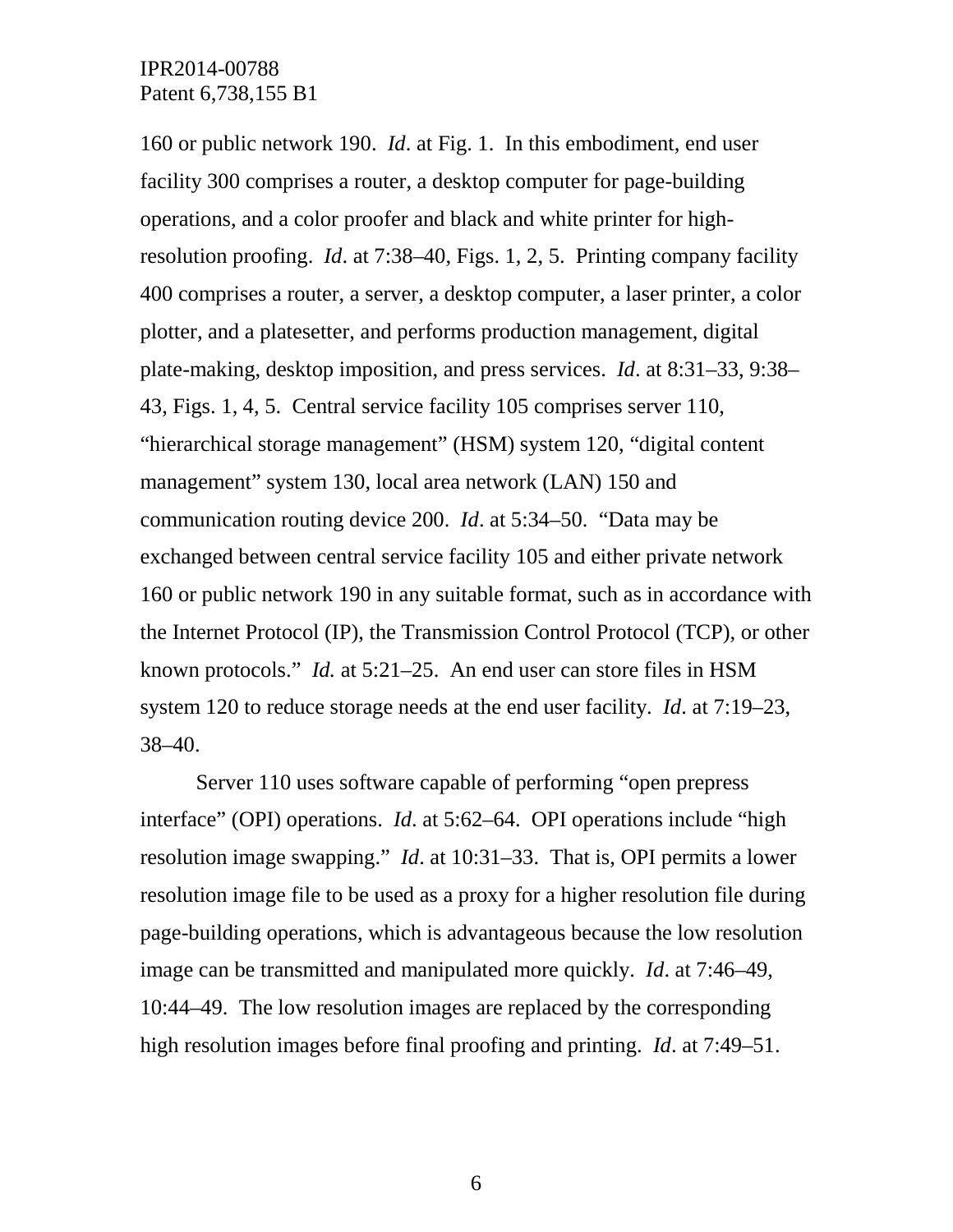## *D. Illustrative Claims*

Claims 10 and 16 are independent, and are drawn to methods of providing printing and publishing services to a remote client using a communication network. Claims 11–15 depend from claim 10, and claims 17–20 depend from claim 16.

Claims 10 and 16 are reproduced below:

10. A method of providing printing and publishing services to a remote client in real time using a communication network, the method comprising:

storing files on a computer server, the files containing information relating to images, text, art, and data;

providing said files to a remote client for the designing of a page layout;

generating a portable document format (PDF) file from the designed page layout;

generating a plate-ready file from said PDF file; and providing said plate-ready file to a remote printer.

16. A method of providing printing and publishing services to a remote client performing any one of page layout designing and plate press printing where said printing and publishing services are provided in real time using a wide area communication network, the method comprising:

storing high resolution files on a computer server;

generating low resolution files corresponding to said high resolution files;

providing said low resolution files to a remote client for the designing of a page layout;

generating a portable document format (PDF) file from the page layout designed by said remote client;

providing said PDF file to said remote client; and providing a plate-ready file to a remote printer.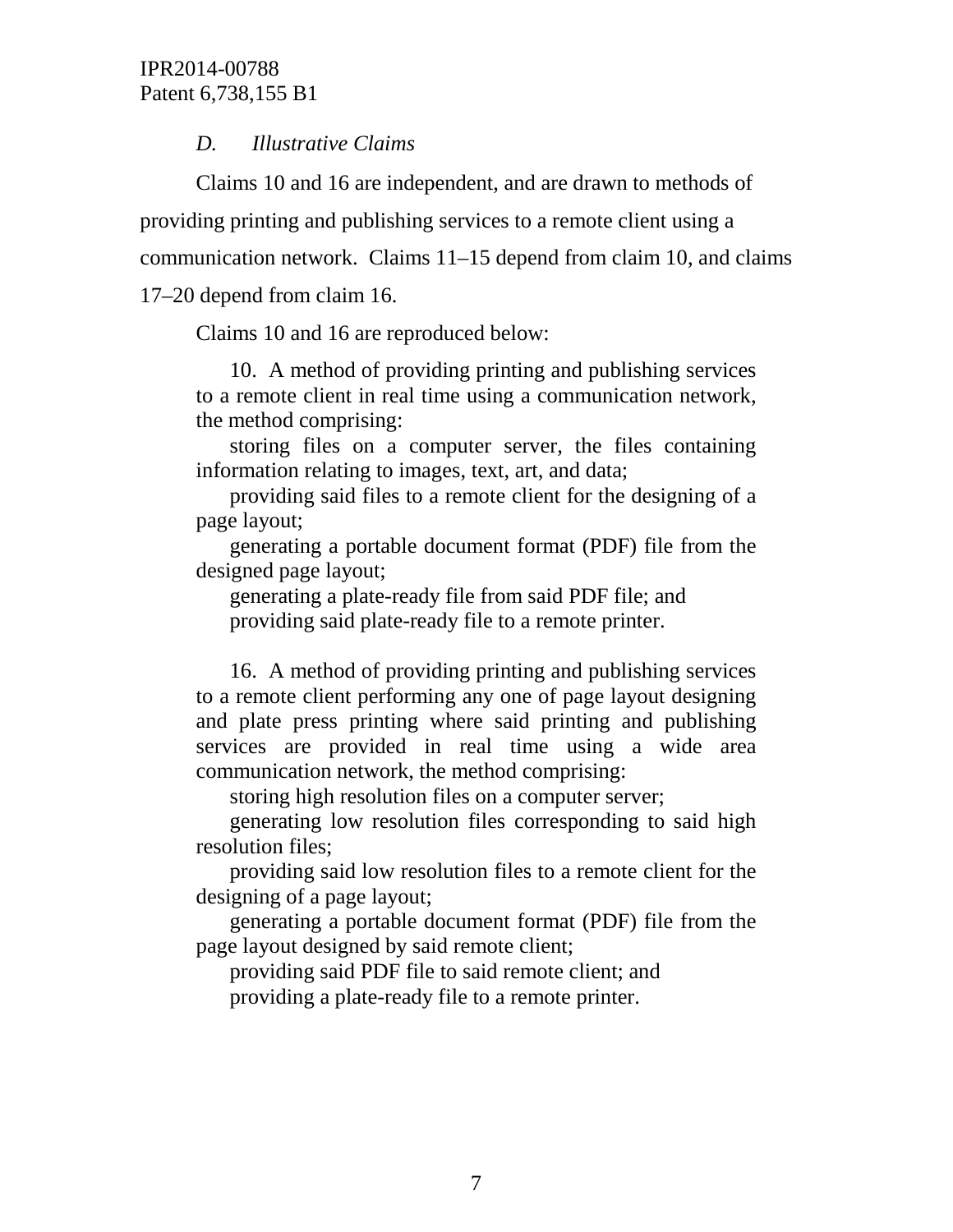### II. ANALYSIS

#### *A. Claim Construction*

The claims of an unexpired patent are interpreted using the broadest reasonable interpretation in light of the specification of the patent in which they appear. 37 C.F.R. § 42.100(b); *In re Cuozzo Speed Techs., LLC*, 793 F.3d 1268, 1278 (Fed. Cir. 2015). Under this standard, the claim language should be read in light of the specification as it would be interpreted by one of ordinary skill in the art. *In re Suitco Surface, Inc.*, 603 F.3d 1255, 1260 (Fed. Cir. 2010). Any special definition for a claim term must be set forth in the specification with reasonable clarity, deliberateness, and precision. *In re Paulsen*, 30 F.3d 1475, 1480 (Fed. Cir. 1994).

We expressly construe below only those claim terms that require analysis to resolve arguments related to the patentability of the challenged claims. *See Vivid Techs., Inc. v. Am. Sci. & Eng'g, Inc*., 200 F.3d 795, 803 (Fed. Cir. 1999) (holding that "only those [claim] terms need be construed that are in controversy, and only to the extent necessary to resolve the controversy"). All other terms will be accorded their ordinary and customary meaning as would be understood by one of ordinary skill at the time of the invention.

> *1. "A method of providing printing and publishing services to a remote client in real time using a communication network" (claim 10); "A method of providing printing and publishing services to a remote client . . . in real time using a wide area communication network" (claim 16)*

The preamble for each of independent claims 10 and 16 recites a method of providing printing and publishing services to a remote client "in real time." In the Decision on Institution, we determined that "the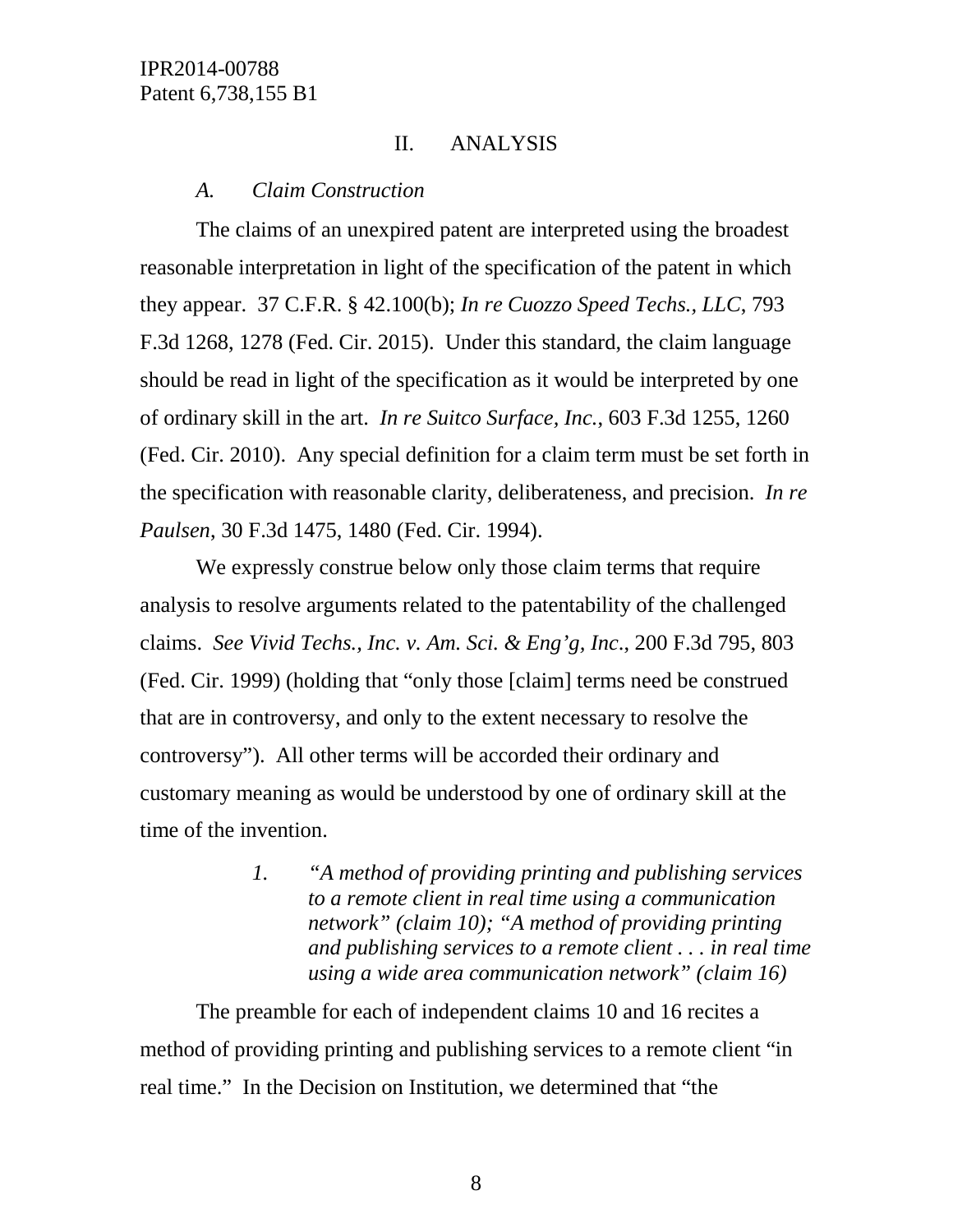preambles in the claims at issue, including the term 'real time,' do not limit the scope of the claims." Dec. on Inst. 11–13. Neither Patent Owner in its Response nor Petitioner in its Reply disputed this determination. Further, we are not aware of any evidence adduced at trial that calls this determination into question. Therefore, based on our analysis in the Decision on Institution, we determine that the preambles in the claims at issue, including the term "real time," do not limit the scope of the claims.

### *2. plate-ready file (all claims)*

Each of independent claims 10 and 16 uses the term "plate-ready file." Petitioner asserts that:

The plate-ready file represents a page layout file that has gone through the prepress process (e.g., imposition, screening, trapping, color management, etc.) and has been RIPed such that it contains the exact dots to be transferred onto a printing plate. [Ex. 1021] at ¶ 65. The plate-ready file may be in a format that can be used with a platesetter as the output device, such that the digital file is directly used to create a printing plate; or in a format that can be used with an imagesetter, such that the digital file is indirectly used to create a printing plate. *Id*. at ¶¶ 65–69.

Pet. 22 (footnote omitted).

Patent Owner asserts that a plate-ready file is "a file that is ready to be made into a printing plate." PO Resp. 10–11 (emphasis omitted). Patent Owner relies in part on the deposition testimony of Petitioner's expert, Brian Lawler, which mirrors Petitioner's contentions above. *Id*. at 12 (quoting Ex. 2017 at 35:19–36:3).

The Specification does not define "plate-ready file" expressly, but its meaning is discernible from the term itself: a file that can be used to produce a printing plate without further modification. *See* Ex. 1001, 10:7–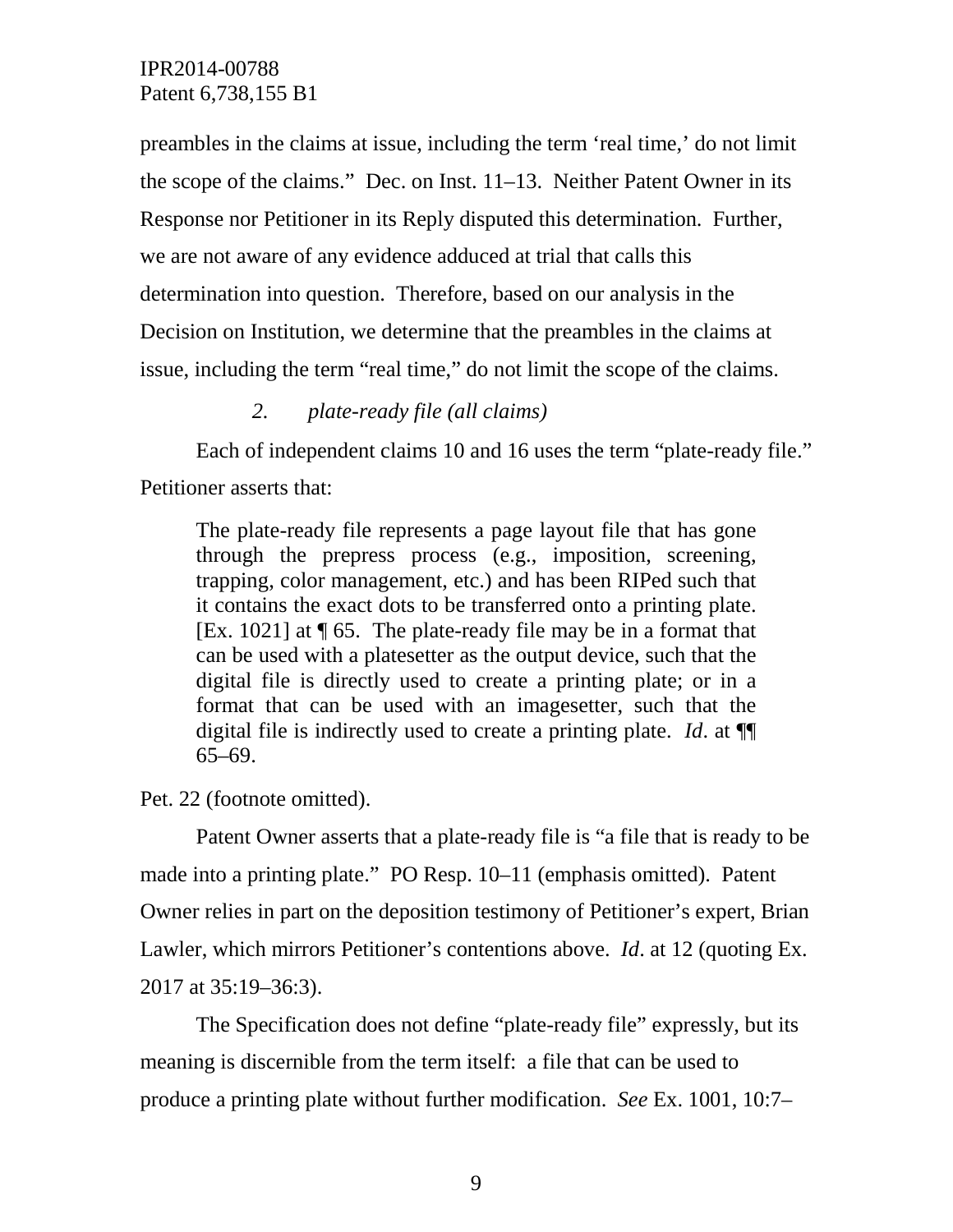14 (equating the term "plate-ready file" with "a single file that is stable, predictable, and ready to image to proof or plate"). Moreover, as Petitioner states, the plate-ready file can be used with a platesetter to create a plate directly, or with an imagesetter to produce film that is then used to create the plate. Pet. 22. Further, we agree with the parties that because the file is "plate-ready," it represents a page layout file that has gone through the prepress process, including RIPing. That is the purpose of prepress production: transforming "copy" into "a medium that is reproducible for printing," such as a "computer to plate (CTP) file." *Id*. at 1:26–38. Accordingly, in addition to the constructions we applied in the Decision on Institution, we construe "plate-ready file" to mean a file that represents a page layout that has gone through prepress processing, including RIPing, and is ready to image to a plate using either a platesetter or imagesetter.

### *3. remote printer (all claims)*

Each of independent claims 10 and 16 recites the step of providing a plate-ready file to a "remote printer." Neither party proposes a construction for the term. Although the Specification does not define the term expressly, it uses the term "printer" to mean the entity or facility that manufactures the printing plates and uses the plates to create the final printed product.<sup>[7](#page-9-0)</sup> Ex. 1001, 1:45–50. The Specification also identifies a "printing company facility" as performing this "final printing" step, *id*. at 2:41–44, which

<span id="page-9-0"></span> $7$  The Specification uses "printer" in a different context to refer to a specific component of the end-user facility, i.e., "black and white laser printer 340." Ex. 1001, 7:20. This component is used for end-user proofing rather than final printing, so it is unlikely that the claims use "printer" to refer to this component.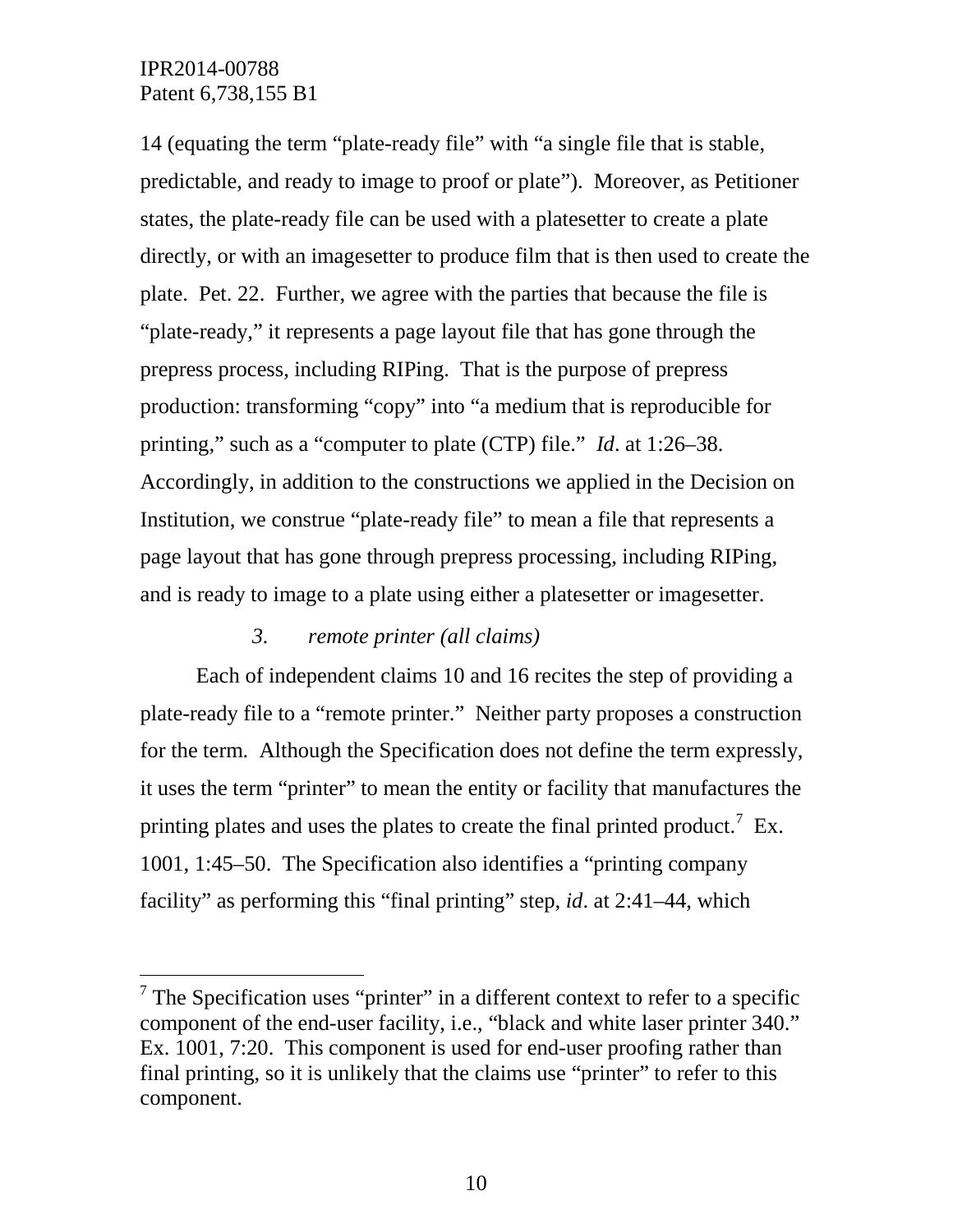indicates that "printer" as used in claims 10 and 16 is synonymous with "printing company facility."

The Specification also does not define "remote." When the intrinsic evidence does not define a term, "one may look to technical dictionaries for assistance in determining [the] term's meaning to a person of ordinary skill in the art." *Atofina v. Great Lakes Chem. Corp.*, 441 F.3d 991, 996 (Fed. Cir. 2006). In the context of a telecommunications system, "remote" was defined at the time of the invention as "pertaining to a system or device that is accessed through a telephone line," and the opposite of "local." NEWTON'S TELECOM DICTIONARY 692 (15th ed. 1999) (Ex. 3001). This is suggestive of the depiction of end-user facility 300, central-service facility 105, and printing company facility 400 as linked to private network 160 or public network 190, except the communication links to the private network are T-1 and DS3 lines rather than telephone lines. Ex. 1001, 4:64–65. Because these facilities access each other via private network 160 (also referred to as "remote network 160," *id*. at 5:66) or public network 190, the facilities can be said to be "remote" with respect to each other. The Specification also uses "remote" in a similar context to mean "offsite." *See id.* at 5:31–32 ("*Offsite* storage facility 180 provides *remote* archival system for disaster contingency purposes." (emphasis added)). This is consistent with a plain meaning of the term. *See* WEBSTER'S DICTIONARY OF MODERN ENGLISH 447 (1st ed. 1987) (defining "remote" as "far away, distant") (Ex. 3002). It is also consistent with the technical dictionary's definition of "remote" as being the opposite of "local."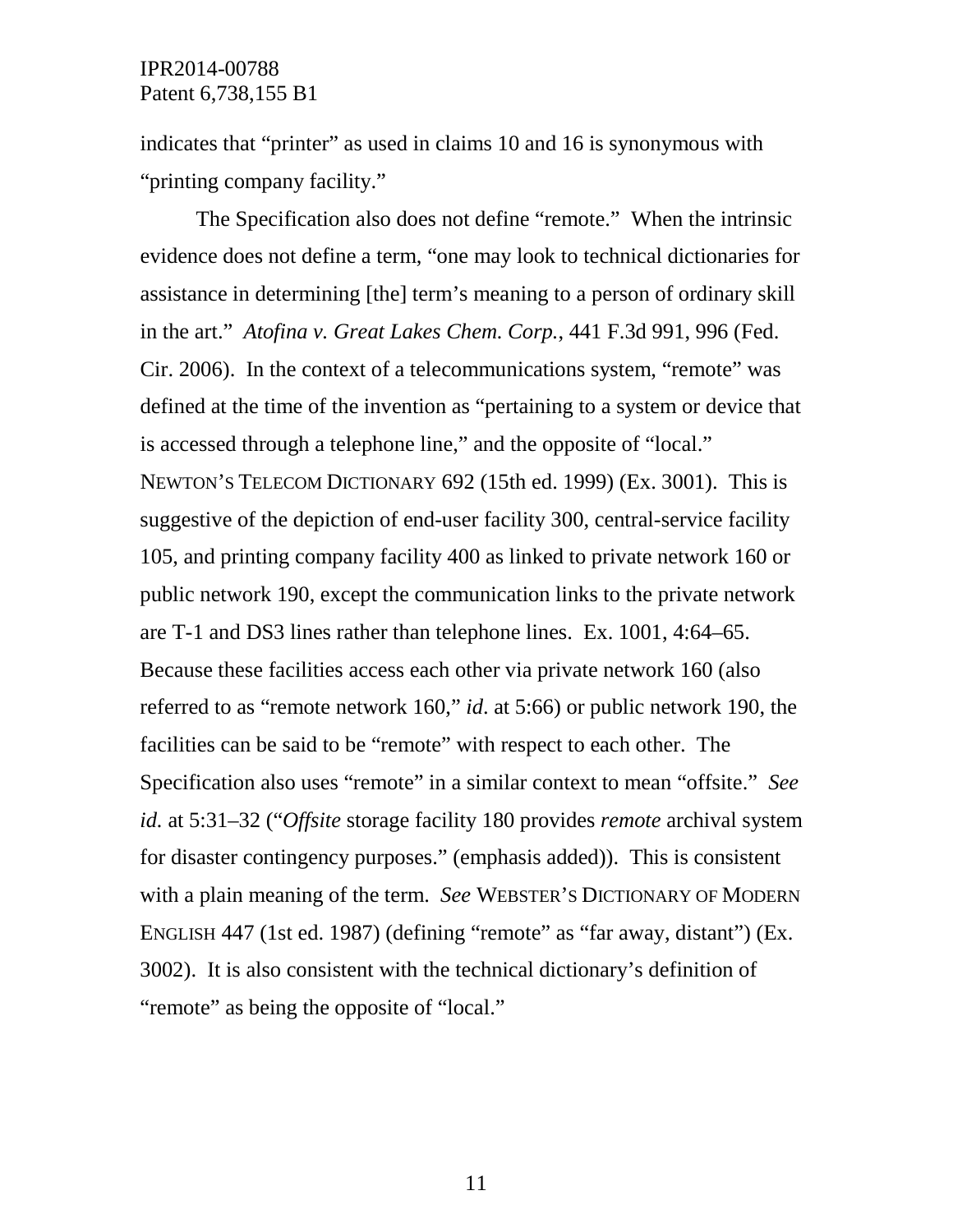Based on the above discussion, "remote printer" means an offsite printing company facility accessible (by, e.g., an end user facility or central services facility) via a private or public communication network.

#### *B. Claims 10–13 and 15–20—Jebens and Apogee*

Petitioner asserts that claims 10–13 and 15–20 are unpatentable under 35 U.S.C. § 103(a) as obvious over Jebens and Apogee. Pet. 23–37.

#### *1. Jebens*

Jebens describes "a digital image management and order delivery system." Ex. 1005, 2:13–14. The system provides a centralized, searchable database of digital images that can be used and modified by authorized users. *Id*. at 4:54–56. The system also serves as a job order developer and conduit for routing files from a client, such as an advertising agency, to a printer. *Id*. at 4:60–62. Figure 1, reproduced below, illustrates Jebens' invention.

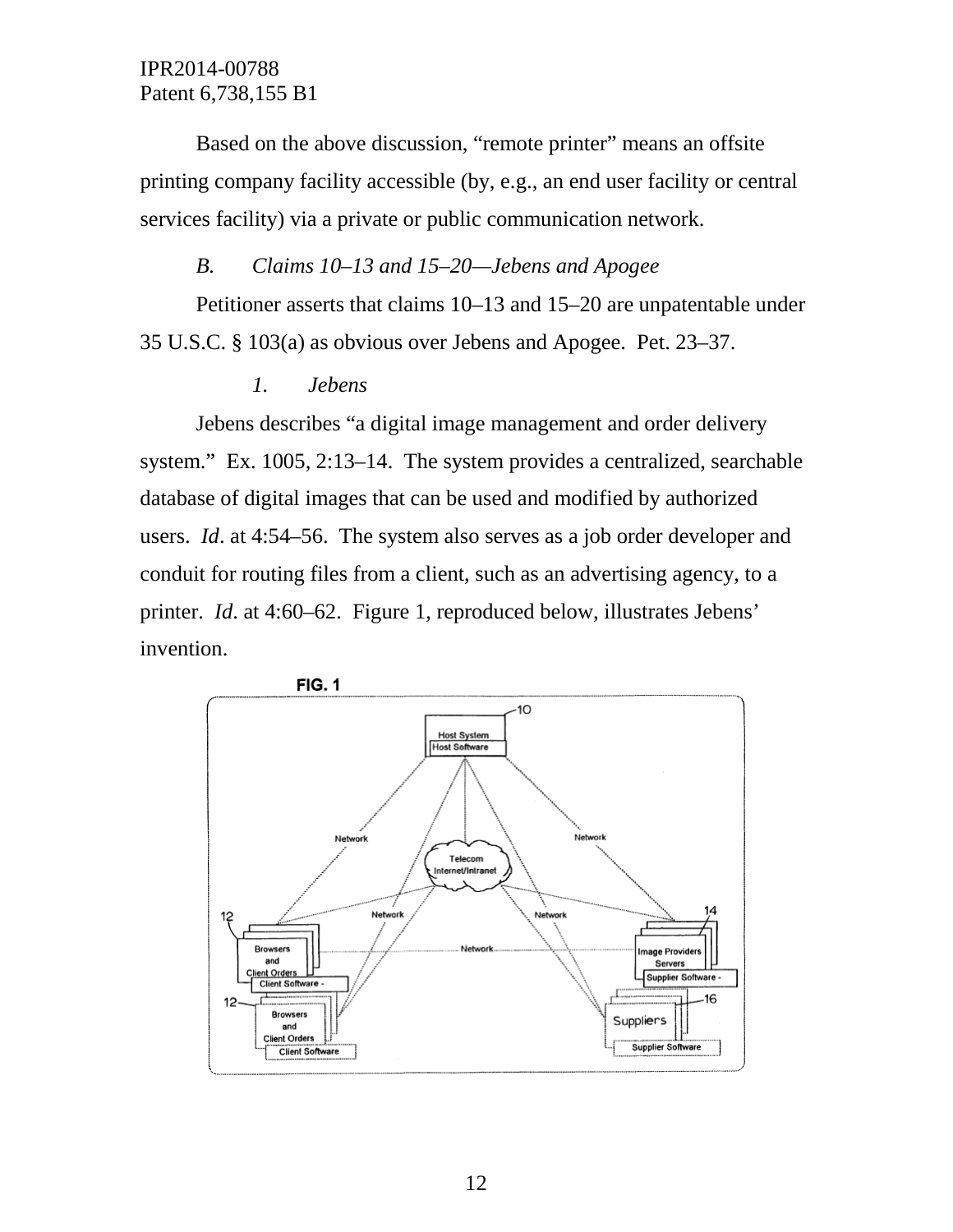Figure 1 depicts a data management and work-order delivery system constructed according to Jebens. *Id*. at 4:20–23. The system comprises host system 10 in communication with a variety of users, such as browsers and client "orderers" 12, image providers 14, and suppliers 16. *Id*. at 6:52–65. The host system software includes, *inter alia*, an image database that archives low and high resolution copies of digital image files. *Id*. at 8:12– 13. The system is "ideally suited for facilitating publication and the like." *Id.* at 4:66–67. Image providers 14 may include a corporation that stores digital images of its products on host system 10 to more efficiently use its in-house computer storage facilities. *Id*. at 4:67–5:5, 6:55–60. Browsers and client orderers 12 may include an advertising agency that the corporation hires to create a brochure using the stored images, and suppliers 16 may include the printer that will print the finished brochure. *Id*. at 5:5– 10, 6:54–65. To use the system, the corporation gives the agency information to access the host system; the agency searches the host system, downloads low-resolution copies of desired images, and uses the lowresolution images to create the brochure. *Id*. at 5:11–17. The agency then reconnects to the system "to request that the system electronically route the created document with high resolution copies of the selected digital images to a publishing entity such as a printer, where the finalized brochure would be published." *Id*. at 5:17–22. Communication between host system 10 and users 12, 14, and 16 "can be effected by any known means of connectivity," such as "through local area networks or wide area networks," or "hardwired to one another as an intranet." *Id*. at 6:66–7:4, 7:20.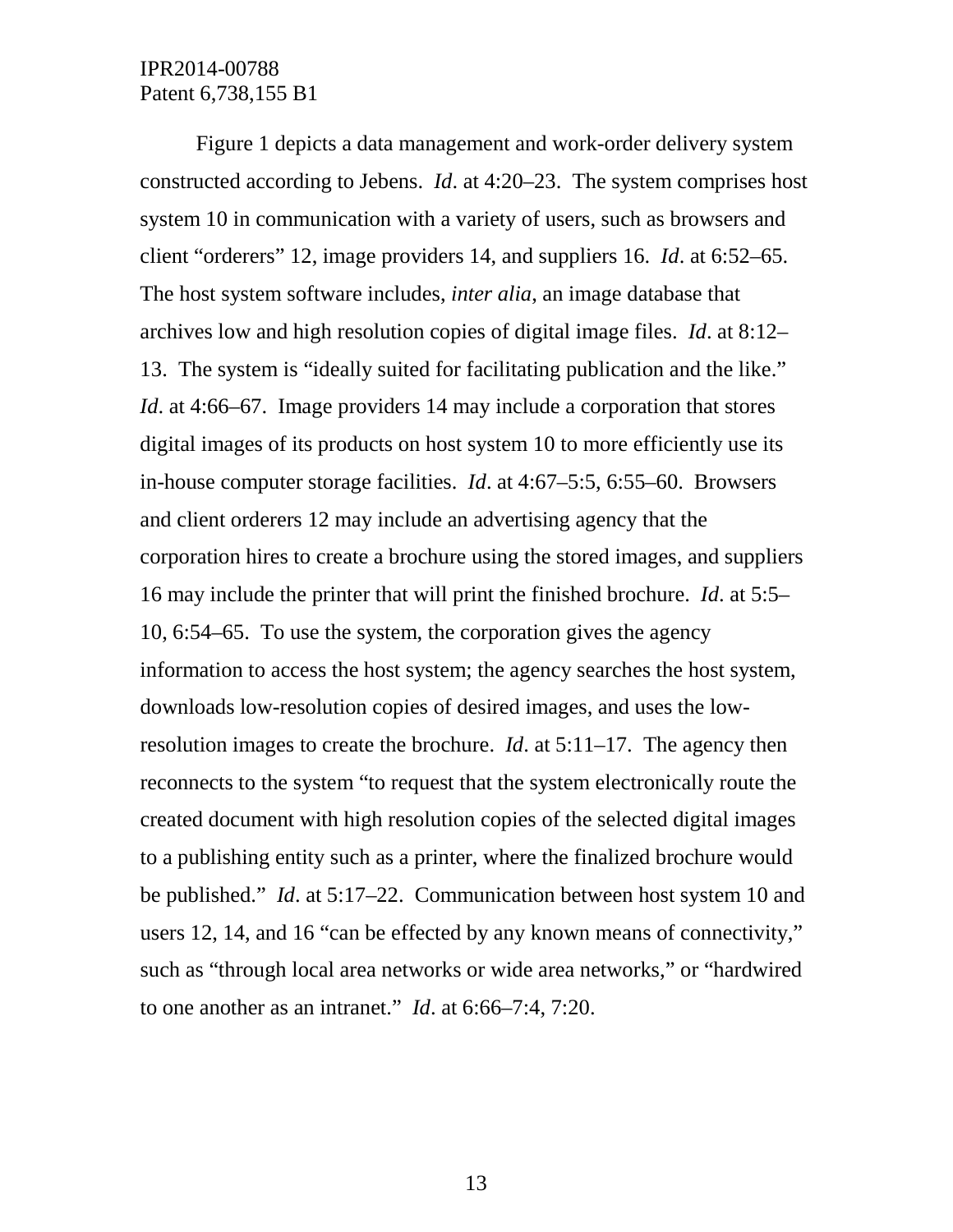#### *2. Apogee*

Apogee describes the Agfa Apogee print-production system. Ex. 1007, 1. Content can be created in any format and output to Apogee in either PostScript or PDF; Apogee normalizes incoming files to PDF "to guarantee complete predictability and compatibility." *Id*. at 3–4. The PDF files are stored as individual PDF pages and become "Digital Masters" to create all production versions of the document and to provide a version that can be proofed and edited remotely. *Id*. at 4, 6. For a specific print job, Apogee collects the appropriate pages, automatically imposes the pages into a "digital flat," and rasterizes it for the selected output device (e.g., an image setter or plate setter). *Id*. at 6. The result is a "Print Image File" (PIF) that "contains all the dots that will appear on the film or plate." *Id*.

### *3. Whether Apogee Is a Prior Art Publication*

Before discussing the merits of this ground of unpatentability, we first address Patent Owner's contention, PO Resp. 53–59, that Petitioner has not shown that Apogee was publicly accessible before July 30, 1999, the '155 patent's filing date. Petitioner contends that Apogee—which bears a copyright date of 1998 by Agfa-Gevaert N.V.—was published in 1998, and "[a]t the latest" was made available to the public on May 28, 1998. Pet. 5 (citing Ex. 1022); *see* Ex. 1007, 8. Petitioner relies on the Declaration of Johan Suetens, an employee of Agfa Graphics, to support this contention. Mr. Suetens testifies that in 1998 he was responsible for "marketingcommunications of commercial printing" at Agfa. Ex. 1022 ¶ 4. According to Mr. Suetens, the Apogee reference was created to promote the Agfa Apogee system to potential customers. *Id.* ¶ 8. Mr. Suetens further testifies that a code appearing on the last page of the Apogee reference—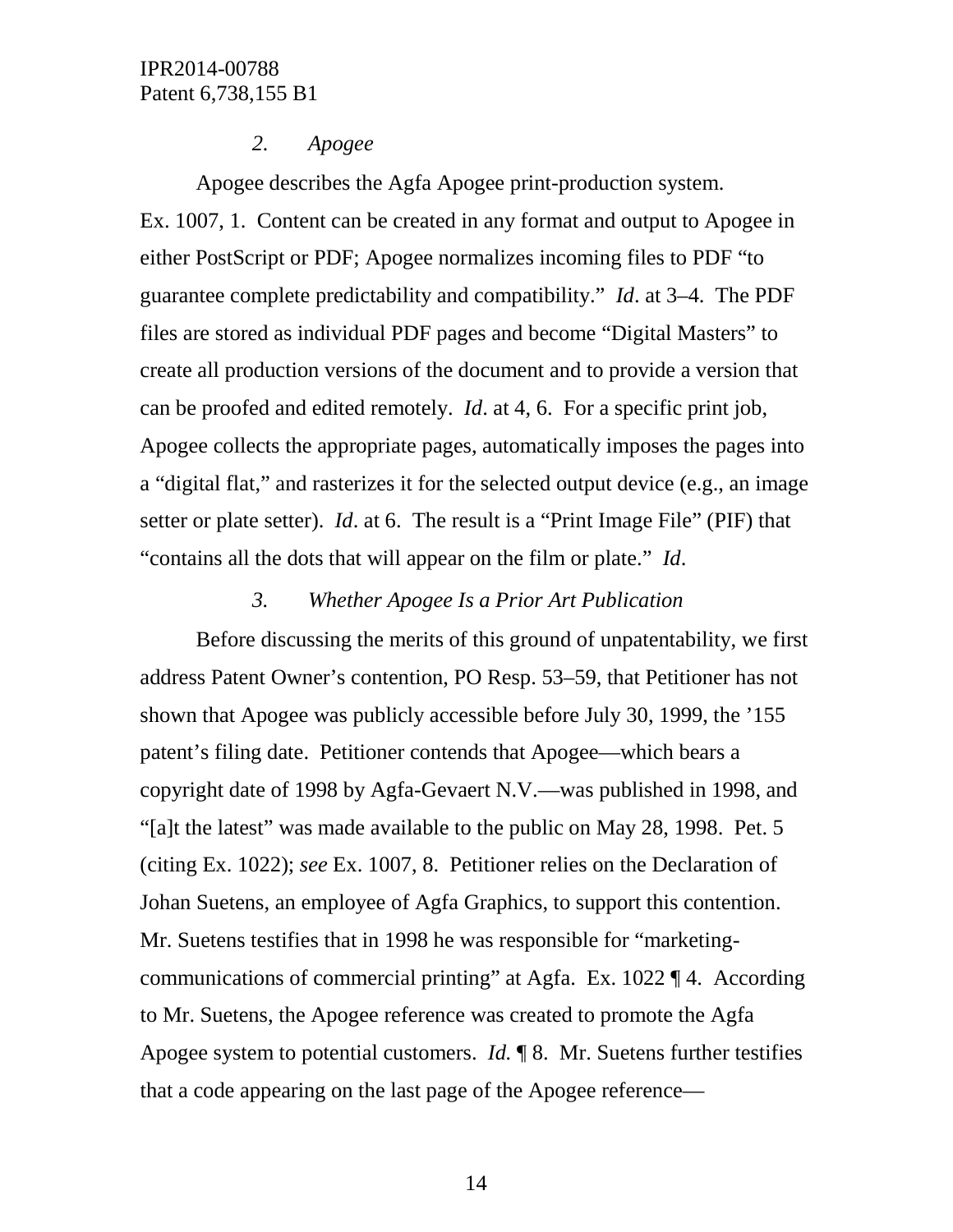"NEFDU"—is unique to the Apogee reference, and is used by Agfa's "Enterprise Management System" to track the document. *Id*. ¶ 10. Attachment D to Mr. Suetens' Declaration is a printout from the Enterprise Management System that Mr. Suetens asserts shows that 76,030 copies of the Apogee reference were printed for Agfa in April 1998. *Id.* Mr. Suetens asserts that this printed version of the Apogee reference was distributed by Agfa sales departments at "seminars, exhibitions, and demos of Apogee to the public," and was made available to the public as an electronic PDF file on Agfa's website, www.agfahome.com, no later than May 28, 1998, when Agfa issued a press briefing announcing the release of Apogee Pilot. *Id*.  $\P\P$  8–10.

Patent Owner counters that "Petitioners have failed to establish that [Apogee] was distributed outside of Agfa or was otherwise publicly accessible." PO Resp. 53. Based on Mr. Suetens' deposition testimony, Patent Owner asserts that he "has no actual personal knowledge of when (or even if) the Apogee reference was distributed to the public, made available to the public, or provided to any member of the public." *Id*. at 54. According to Patent Owner, Mr. Suetens testified at his deposition that (1) Agfa's marketing-communication department "does not provide documents—including the Apogee reference—directly to the public," but only makes documents available to Agfa subsidiaries (*id*. (citing Ex. 2016, 23:8–24:10)); (2) he does not have any personal knowledge of the distribution of the Apogee reference to a customer or potential customer, or when the printed form would have been distributed to Agfa subsidiaries (*id*. at 54–55 (citing Ex. 2016, 34:4–18, 40:7–41:1, 50:5–23)); (3) he does not know who, if anyone, posted a PDF version of Apogee on Agfa's website or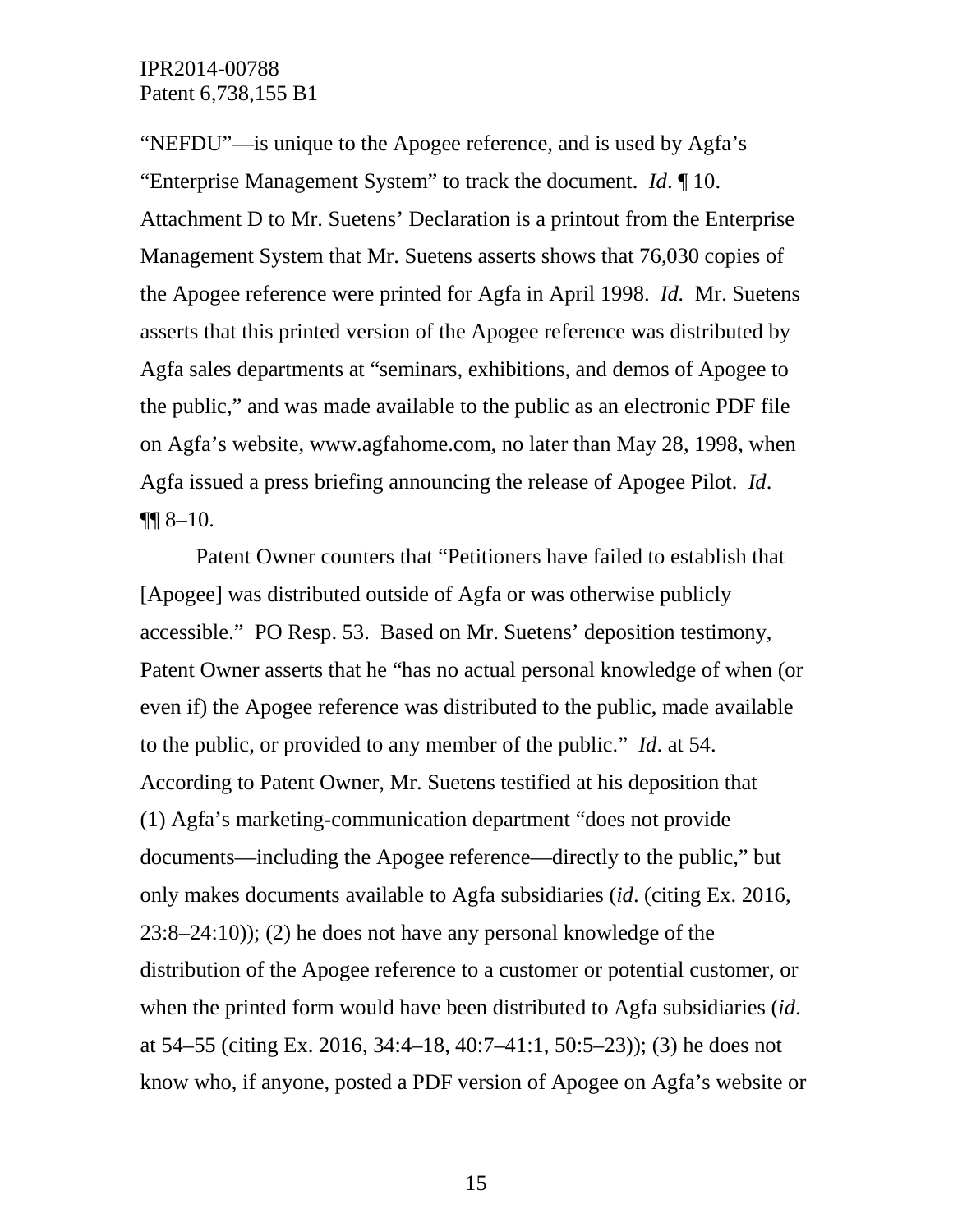when it was posted (*id*. at 57 (citing Ex. 2016, 48:3–49:21); and (4) he does not remember seeing it on the website (*id.*).

Petitioner responds to Patent Owner's contentions by submitting additional evidence with its Reply, i.e., a supplemental Declaration from Mr. Suetens ("Supplemental Suetens Declaration," Exhibit 1024), and a Declaration from Michael Jahn ("Jahn Declaration," Exhibit 1023). Attached to the Supplemental Suetens Declaration are additional records obtained from Agfa's Electronic Management System. Ex. 1024, Att. E–H. According to Mr. Suetens, these records demonstrate how the Electronic Management System tracked the ordering and delivery of copies of the Apogee reference and other promotional brochures from Agfa headquarters to its subsidiaries and regional offices in 1998. For example, Mr. Suetens testifies that Attachment H demonstrates that 400 copies of the Apogee reference were sent to Declarant Michael Jahn. *Id.* ¶ 14, Att. H.

Mr. Jahn testifies that from August 1997 to September 2001 he worked for Agfa Corporation as a contract consultant. Ex. 1023  $\P$  4–5. Mr. Jahn asserts that "it was my job, beginning in August 1997 until leaving the company in September 2001, to travel internationally and throughout the U.S. to meet with potential customers and industry groups for the purpose of educating them on the AGFA Apogee PDF workflow." *Id*. ¶ 10. He states that he "recognize[d] [the Apogee reference] as one that I personally distributed to interested members of the public on behalf of Agfa beginning in 1998, and thereafter." *Id*. ¶ 9. For example, Mr. Jahn testified that he attended the "Vue/Point conference  $9<sup>th</sup>$  annual communication event held April 14–16 in Arlington, Virginia, and the PIRA International meeting held in England," and that "[a]t these conferences, . . . [t]he Apogee [reference]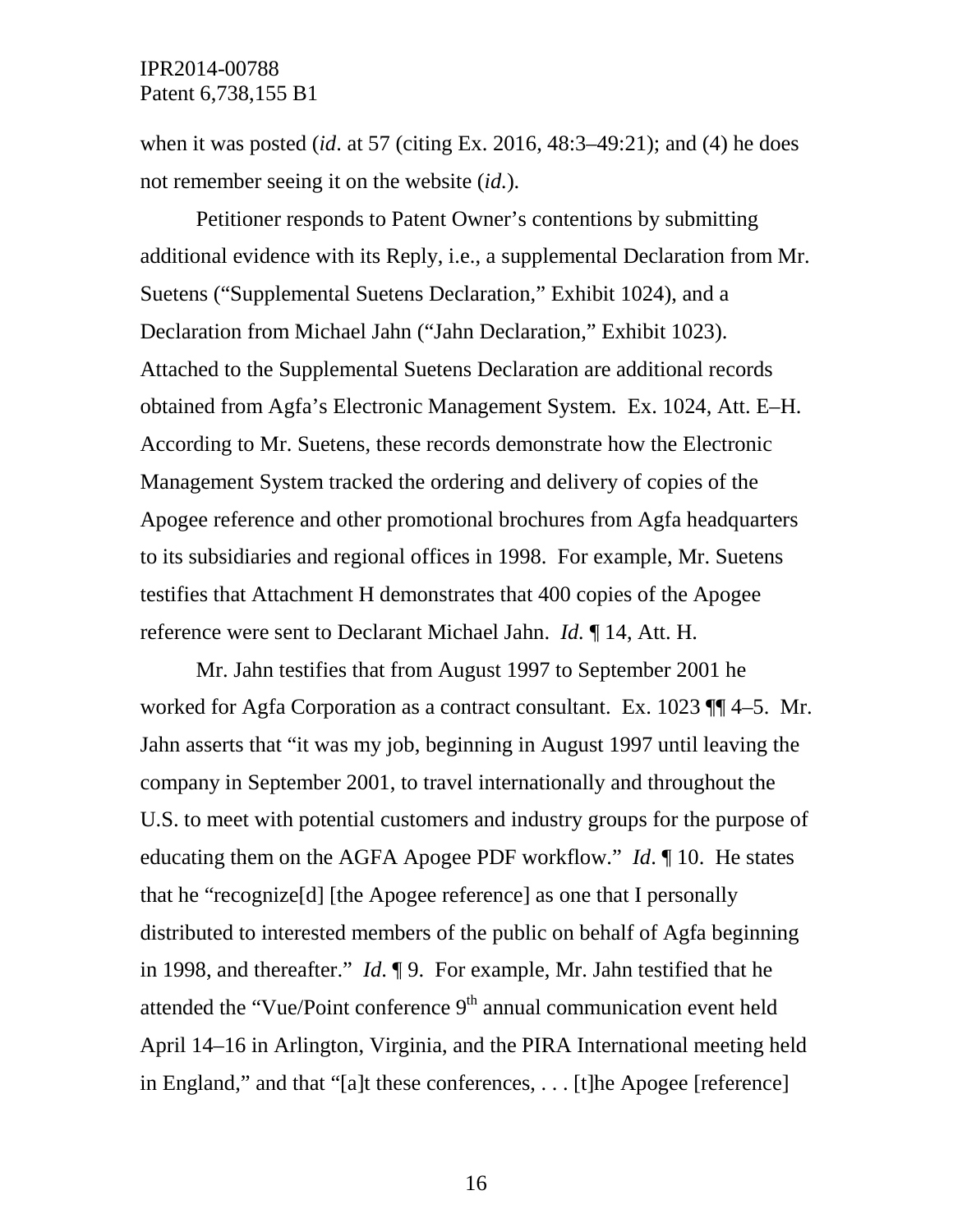was the literature that attendees were given to take back to their office." *Id*. ¶¶ 10–11. Mr. Jahn also testifies that he directed conference attendees to his website, www.jahn.org., where he had posted and made publicly available an earlier "near identical" version of the Apogee reference. *Id*. ¶¶ 12, 15, Att. C.

#### a. Patent Owner's First Motion to Exclude Evidence

On April 2, 2015, concurrently with its Patent Owner Response, Patent Owner filed its First Motion to exclude the Apogee reference, Ex. 1007, and Mr. Sueten's first Declaration, Ex. 1022. Paper 18, 4–8. On April 16, 2015, Petitioner responded to Patent Owner's First Motion as if it were evidentiary objections filed under 37 C.F.R. § 42.64(b)(1), and served on Patent Owner "supplemental evidence" under 37 C.F.R. § 64(b)(2); specifically, the Supplemental Suetens Declaration and the Jahn Declaration. Paper 30, 3; Tr. 31:4–8.

Patent Owner seeks to exclude Mr. Suetens' first Declaration for essentially the same reasons discussed above: that Mr. Suetens lacks personal knowledge regarding the public accessibility of Apogee. We have reviewed the First Motion and determine that Patent Owner's objections to the First Suetens Declaration go more to the weight of the Declaration than to its admissibility. Further, we note that the public accessibility of the Apogee reference is a substantive issue that is better suited for Patent Owner's Response than for a motion to exclude. For these reasons, we deny Patent Owner's First Motion to Exclude.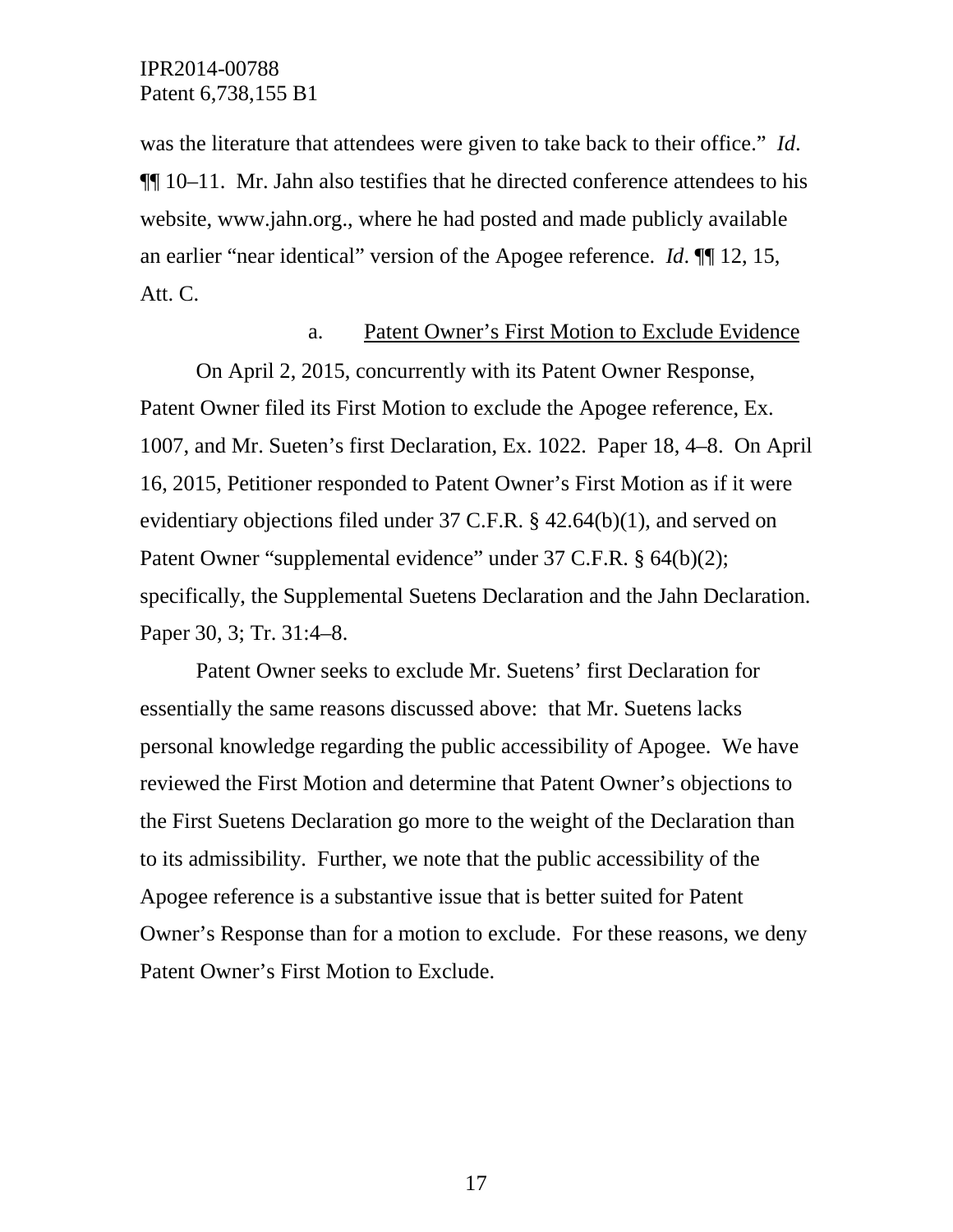### b. Patent Owner's Second Motion to Exclude Evidence

Patent Owner filed its Second Motion on June 11, 2015, ten days after Petitioner filed its Reply and Exhibits 1023 and 1024, the Jahn Declaration and Supplemental Suetens Declaration, respectively. In the Second Motion Patent Owner moves for the exclusion of these Declarations. Patent Owner's principal argument is that the Declarations constitute "supplemental information, not supplemental evidence." Paper 26, 10. According to Patent Owner, "[i]nformation submitted to the Board that is directed to the public accessibility of Apogee is per se supplemental information . . . because Apogee serves as one of Petitioners' asserted bases for unpatentability." *Id*. Because Petitioner did not follow the procedure for submitting supplemental information under 37 C.F.R. § 42.123(b), Patent Owner argues that the Supplemental Suetens Declaration should be excluded. *Id*. at 11.

Petitioner responds that both the Jahn and Supplemental Suetens Declarations are "offered solely to support the admissibility of Apogee," and "are not offered to further support 'any argument on the merits (i.e., regarding the patentability or unpatentability of a claim)' in view of Apogee and, therefore, are proper supplemental evidence." Paper 30, 4.

As an initial matter, we reject the notion that evidence submitted to support a reference's public availability can never be served as "supplemental evidence" under 37 C.F.R. § 42.64(b)(2). The rule does not limit the subject matter of evidence served under this rule, and at least two other panels have noted that such evidence has been served as supplemental evidence. *See Palo Alto Networks, Inc. v. Juniper Networks, Inc.*, Case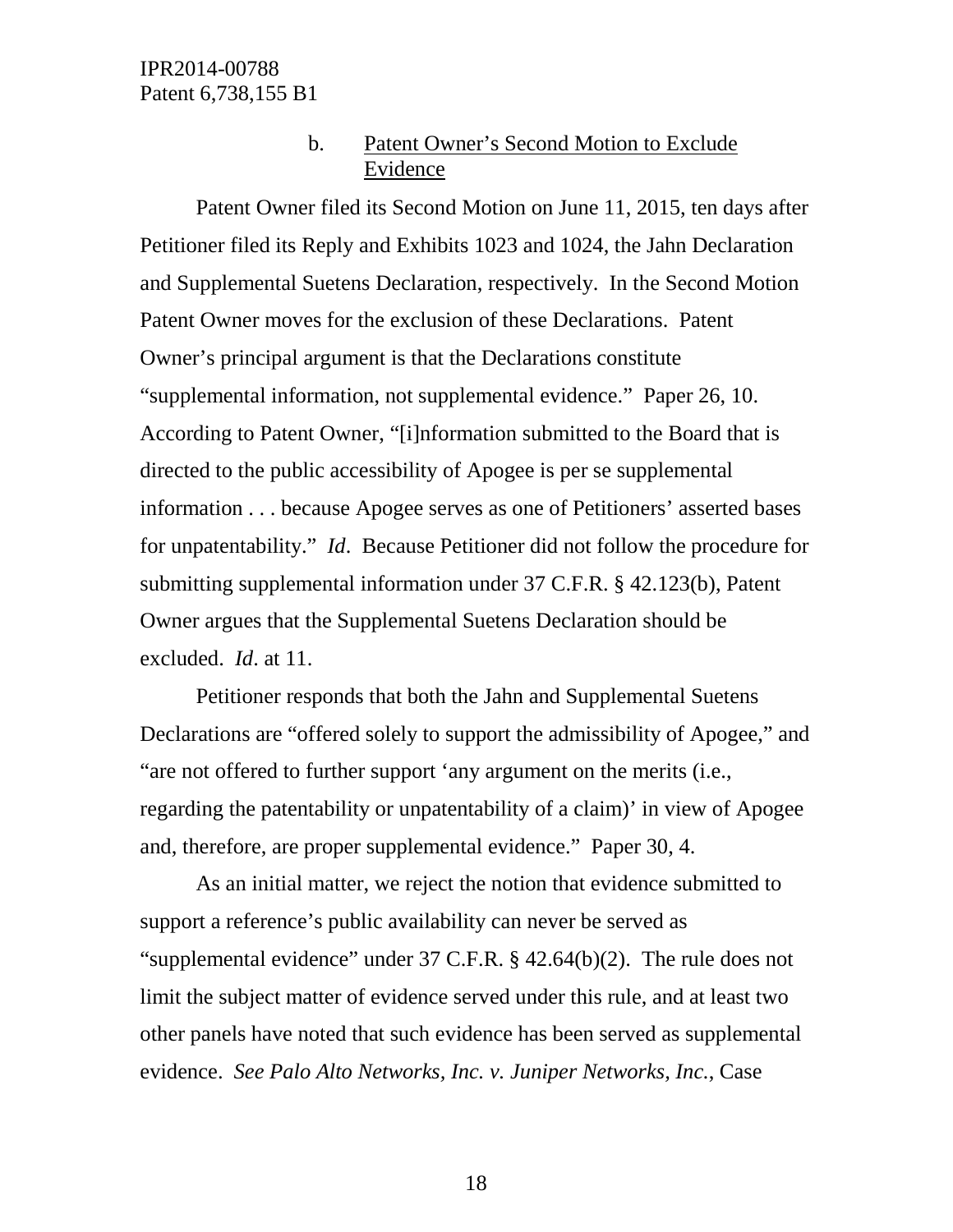IPR2013-00369, slip op. at 2, 5 (PTAB Feb. 5, 2014) (Paper 37) (noting its understanding that the supplemental information under consideration previously had been served to Patent Owner in response to Patent Owner's evidentiary objections); *Toyota Motor Corp. v. American Vehicular Scis., LLC*, Case IPR2013-00417, slip op. at 8 (PTAB Jan. 7, 2015) (Paper 78) (noting Petitioner's submission of supplemental evidence to establish a prior-art reference's publication date).

More importantly, we disagree with Patent Owner that evidence must be submitted as supplemental information in accordance with 37 C.F.R. § 42.123 in order for the evidence to be admitted as rebuttal evidence with Petitioner's Reply. The Board "has broad discretion to regulate the presentation of evidence under Fed. R. Evid. 611(a)." *Belden Inc. v. Berk-Tek LLC*, ---F.3d---, 2015 WL 6756451, at \*14 (Fed. Cir. Nov. 5, 2015). In particular, the Board has discretion to permit Petitioner to submit evidence with its Reply to rebut an argument raised in the Patent Owner Response. *Id.*; *Flir Sys., Inc. v. Leak Surveys, Inc.*, Case IPR2014-00411, slip op. at 11 (PTAB Sept. 3, 2015) (Paper 113).

Under the circumstances of this case, we determine not to exclude the Jahns and Supplemental Suetens Declarations. First, the Declarations serve the permissible rebuttal function of responding directly to an argument Patent Owner made in its Response, PO Resp. 53, that Petitioner has failed to establish that Apogee "was distributed outside of Agfa." *See Belden*, 2015 WL 6756451, at \*14 ("the traditional principle [is] that evidence offered to rebut must accomplish the function of rebuttal; 'to explain, repel, counteract, or disprove the evidence of the adverse party'" (internal citation omitted)); *Flir*, slip op. at 11 ("[t]he object of a reply is to address arguments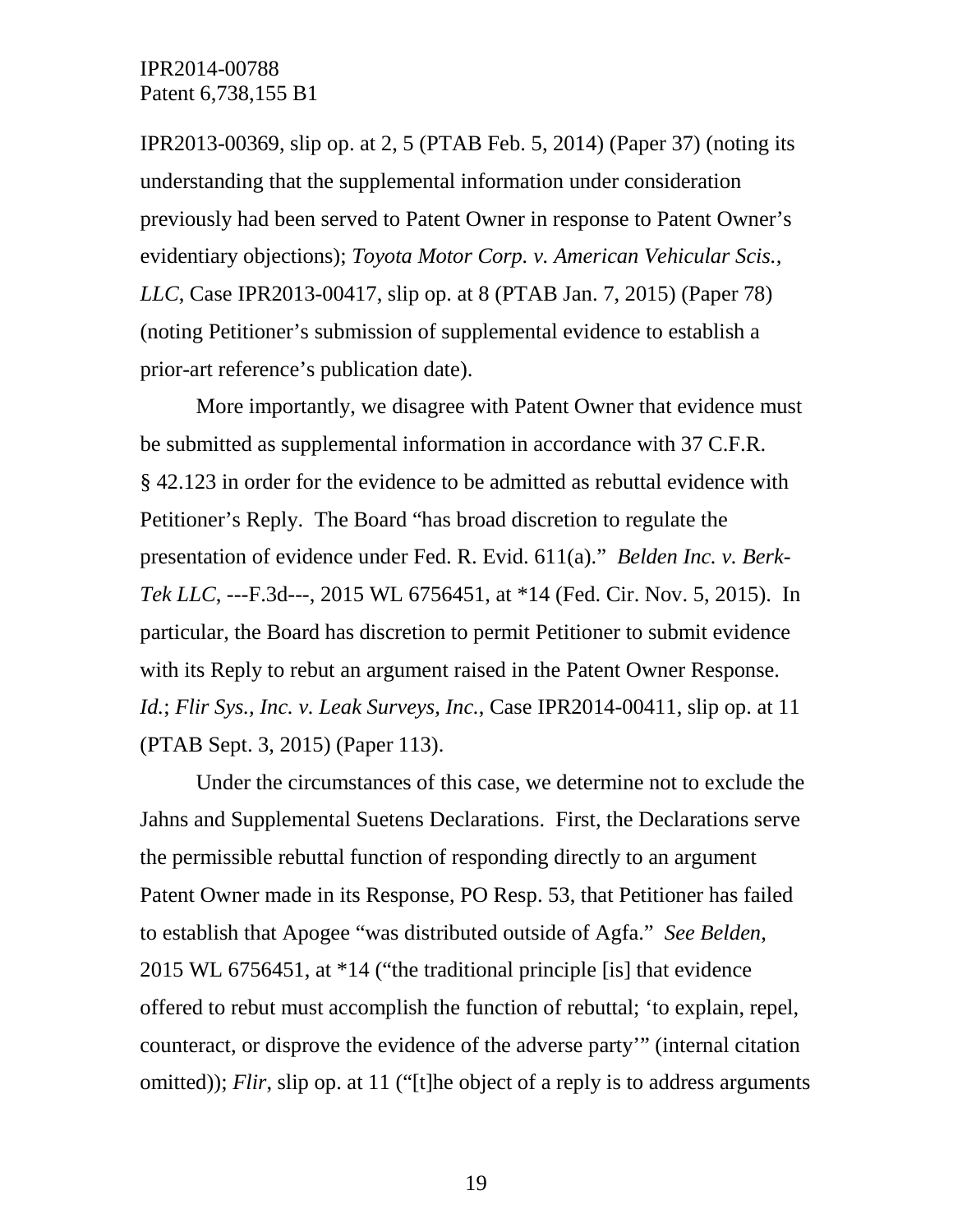made in an opposition"). Second, Patent Owner had a fair opportunity to respond to the Declarations. Because the Declarations were served on Patent Owner on April  $16<sup>8</sup>$  $16<sup>8</sup>$  $16<sup>8</sup>$  well before they were filed with the Reply, Patent Owner had ample opportunity to depose Mr. Jahn and Mr. Suetens before the June 11 deadline for filing motions for observations regarding cross-examination. Indeed, Patent Owner has not argued that it did not depose the declarants because it was unable to do so, but rather because it believed that such depositions were "unnecessary." Paper 33, 4–5. Finally, the Declarations do not add to the evidence initially presented in the Petition to support the grounds of unpatentability authorized in this proceeding, but are relied on only to support the public accessibility of a reference that was presented with the Petition. *See Belden*, 2015 WL 6756451, at \*11 (rejecting argument that rebuttal expert declaration was necessary to establish prima facie case of unpatentability because "prior art itself, together with the Petition, sufficed to supply a prima facie case of obviousness").

We have reviewed the additional arguments that Patent Owner raises in support of its Motion, and determine that they address the weight to be given the Declarations rather than their admissibility. For these reasons, Patent Owner's Second Motion to Exclude Evidence is denied.

c. Petitioner Has Shown That Apogee Is Prior Art "In order to qualify as a printed publication within the meaning of § 102, a reference must have been sufficiently accessible to the public interested in the art." *In re Lister*, 583 F.3d 1307, 1311 (Fed. Cir. 2009)

<span id="page-19-0"></span> <sup>8</sup> Paper 30, 3; Tr. 31:4–8.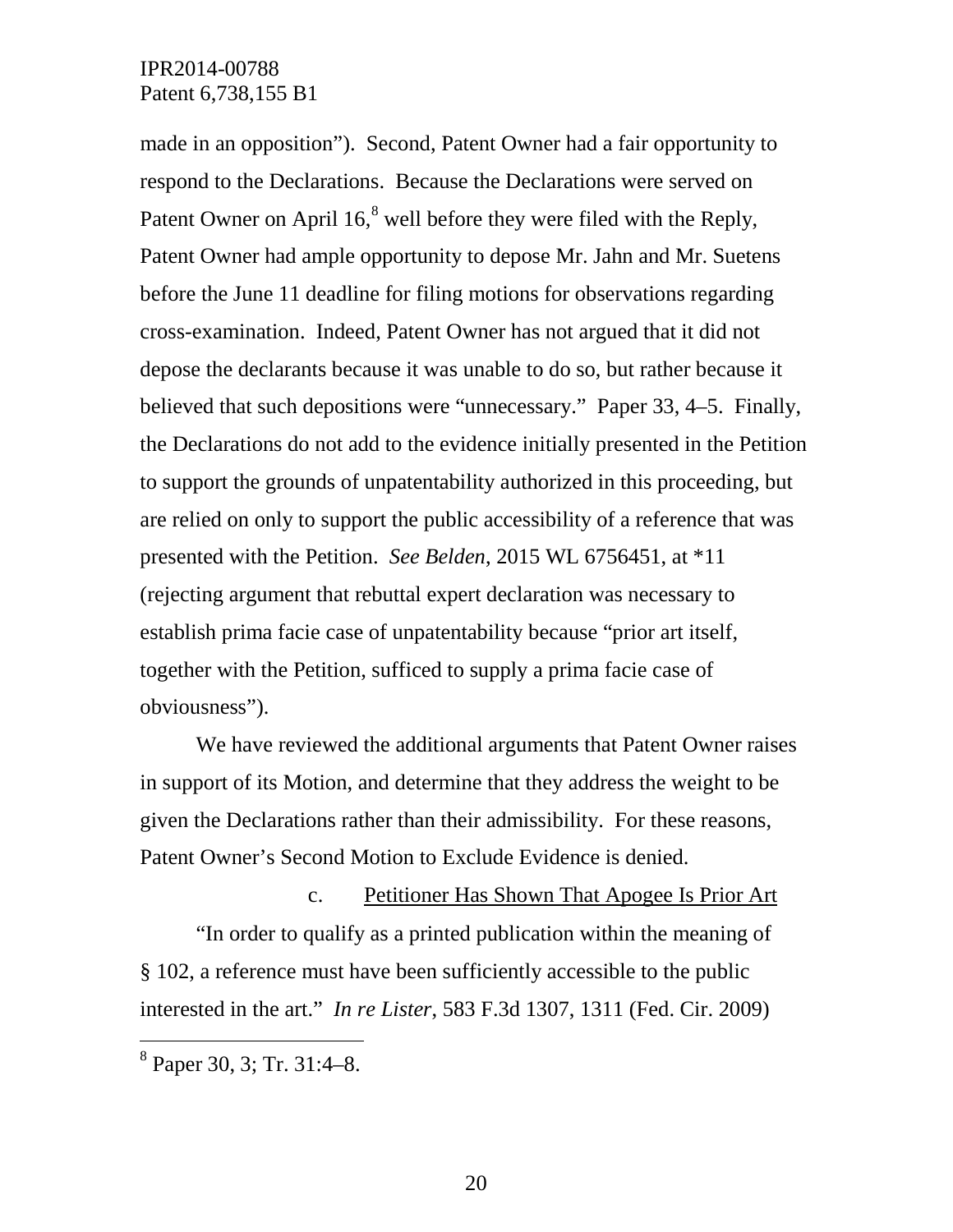(internal citation and quotation marks omitted). "Whether a reference is publicly accessible is determined on a case-by-case basis based on the facts and circumstances surrounding the reference's disclosure to members of the public." *Id.* (internal citation and quotation marks omitted)."A reference is considered publicly accessible if it was disseminated or otherwise made available to the extent that persons interested and ordinarily skilled in the subject matter or art exercising reasonable diligence, can locate it." *Id*. (internal citation and quotation marks omitted).

We find that Petitioner has shown by a preponderance of the evidence that Apogee was publicly accessible before the '155 patent's filing date. There does not seem to be any dispute that Apogee was printed at least as early as April 1998. Further, Petitioner has shown that a large number of copies were printed and distributed to Agfa subsidiaries around the world in 1998. Ex. 1024 ¶¶ 10–14, Atts. E–H. Petitioner has also proffered evidence of at least one Agfa sales representative, Mr. Jahn, publicly distributing Apogee to potential customers at conferences. Ex. 1023. Given that Apogee was created to promote the Apogee system to prospective customers, and that a very large number of copies of the reference were printed, it is reasonable to infer that many of these copies made their way into the possession of interested persons. We also credit Mr. Jahn's testimony that an earlier version of Apogee was posted on his website before the critical date, and that he directed interested persons to that document. Although we do not rely on this version itself in considering Petitioner's grounds of unpatentability, we consider this testimony further evidence that a person of ordinary skill, using reasonable diligence, could have gained access to the Apogee reference.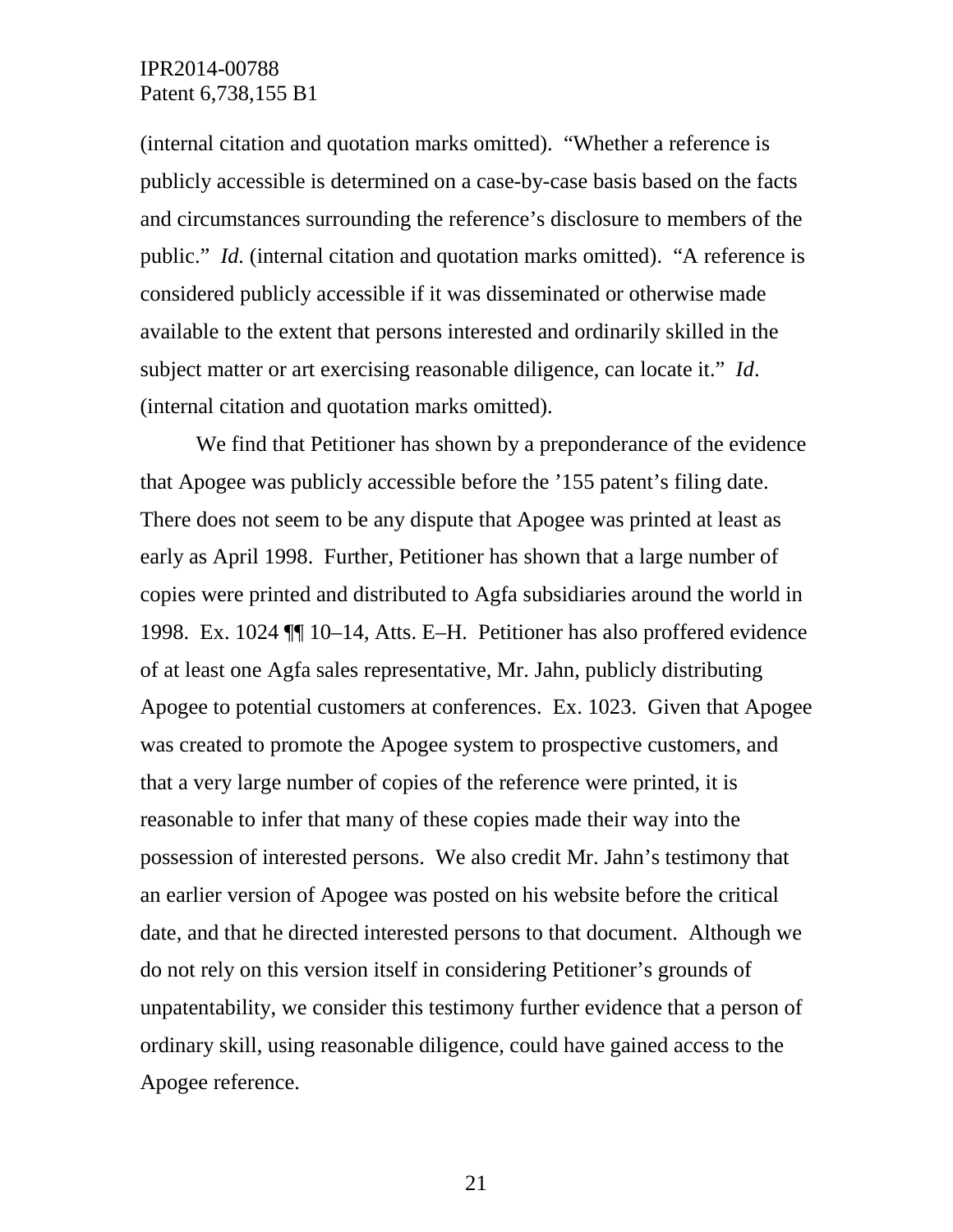#### *4. Claims 10–13 and 15*

Petitioner generally relies on Jebens for its disclosure of a "digital data management system" that "can be used to coordinate design, prepress, and printing activities, by connecting the front-end users (e.g., page designers) to service bureaus and printing companies over a communication network." Pet. 23. Petitioner relies on Apogee to teach the generation of a plate-ready file by subjecting the digital file to prepress operations and then RIPing the digital file into a format that can be used to produce a printing plate. *Id*. at 28. According to Petitioner, Apogee shows:

[W]hat would have been well-known and understood to one of ordinary skill—namely, that in order for a printing plate to be produced, a software program that rasterizes the output of the prepress process must be incorporated into the printing system workflow to produce a plate-ready file. Thus one of ordinary skill in the art would have been motivated to incorporate Apogee into the Jebens printing system to allow for a printing facility to produce a printing plate for offset printing.

*Id.* at 28–29 (citing Ex. 1021 ¶ 94).

#### a. The Parties' Contentions

With respect to independent claim 10, Petitioner relies on Jebens to teach the steps of: "storing files on a computer server, the files containing information relating to images, text, art, and data;" and "providing said files to a remote client for the designing of a page layout." Pet. 30 (citing Ex. 1005, 2:64–3:10, 5:54–65). For the step of "generating a [PDF] file from the designed page layout," Petitioner first points to Jebens' teaching that the end user may create a "PDL" file, which could be either a PostScript or PDF file. *Id.* (citing Ex. 1005, 13:58–67). Petitioner next relies on Apogee's teaching that the Apogee system normalizes all incoming files, including PostScript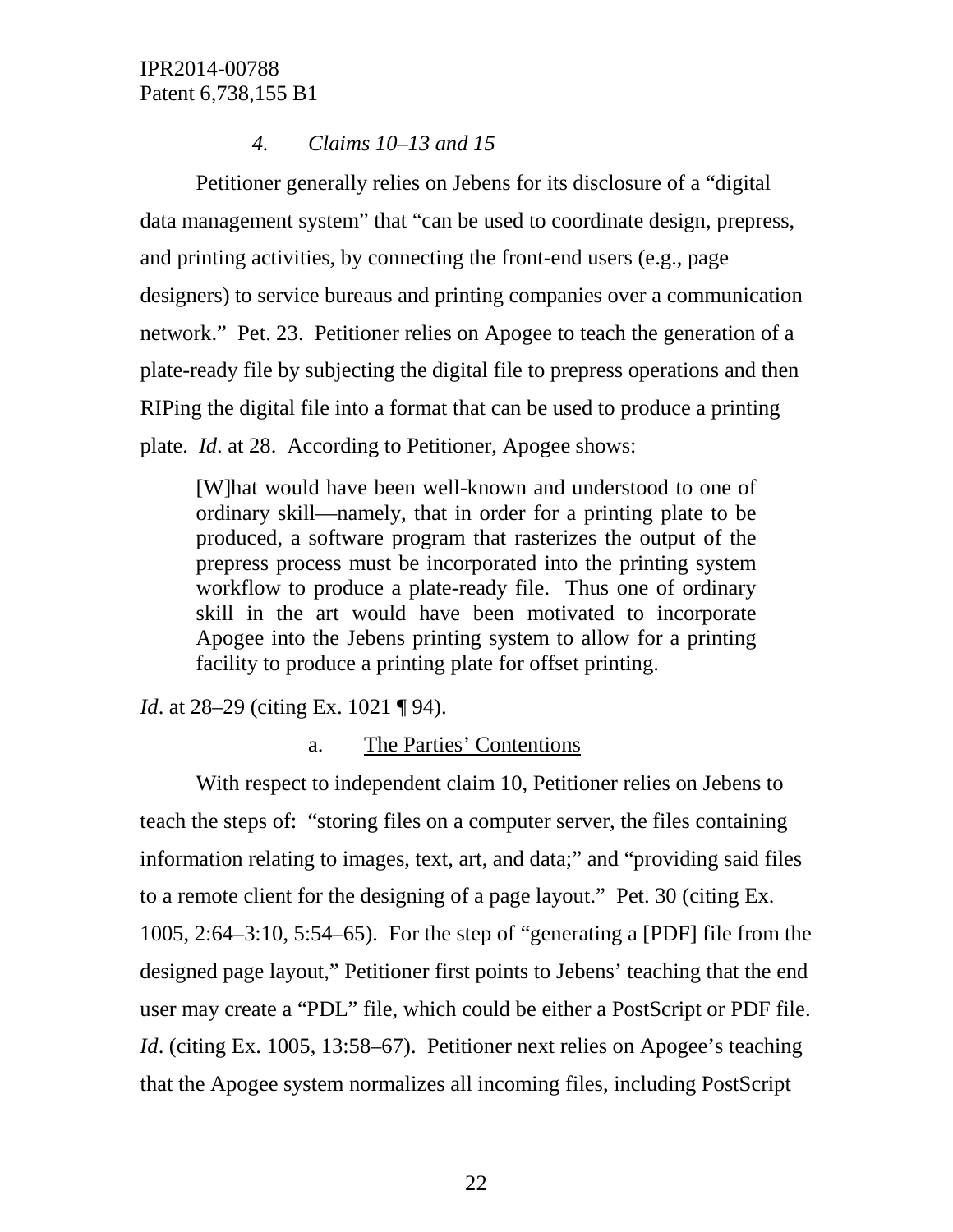files, into PDF, imposes the pages, does OPI image exchange, and sends the resulting PDF file to Apogee PDF RIP to be RIPed. *Id*. at 30–31 (citing Ex. 1007, 3, 6–7). For the step of "generating a plate-ready file from said PDF file," Petitioner again relies on Apogee's disclosure of generating a "Print Image File" ("PIF") from a PDF file. *Id*. at 31 (citing Ex. 1007, 6–7). Finally, for the step of "providing said plate-ready file to a remote printer," Petitioner relies on Jebens' teaching that the end user can "request that the system electronically route the created document with high resolution copies of the selected digital images to a publishing entity such as a printer, where the finalized brochure would be published." *Id*. (citing Ex. 1005, 5:17–22).

Patent Owner disputes that the combination of Jebens and Apogee renders claim 10 unpatentable. Patent Owner asserts that "Jebens does *not* teach the step of generating a plate-ready file at a central service facility (i.e., a facility separate from a remote client and a remote printer), and providing that plate-ready file to a remote printer." PO Resp. 22. Patent Owner also disputes Petitioner's expert's opinion that the Jebens system replaces the low-resolution copies of images with the original highresolution copies, arguing that "it only serves as an image warehouse and job order forwarding service, and simply forwards the document as received from the advertising agency without modifying the document." *Id*. at 23 (citing Ex. 2014 ¶¶ 25–28). Patent Owner is of the view that "the Jebens system is not creating a plate-ready file and sending it to a printing facility, but merely passing along the document created by the advertising agency along with high-resolution copies of images in the document." *Id*. at 24 (citing Ex. 2014 ¶ 25). Thus, according to Patent Owner, "a POSITA would recognize that Jebens does not substantively process the created document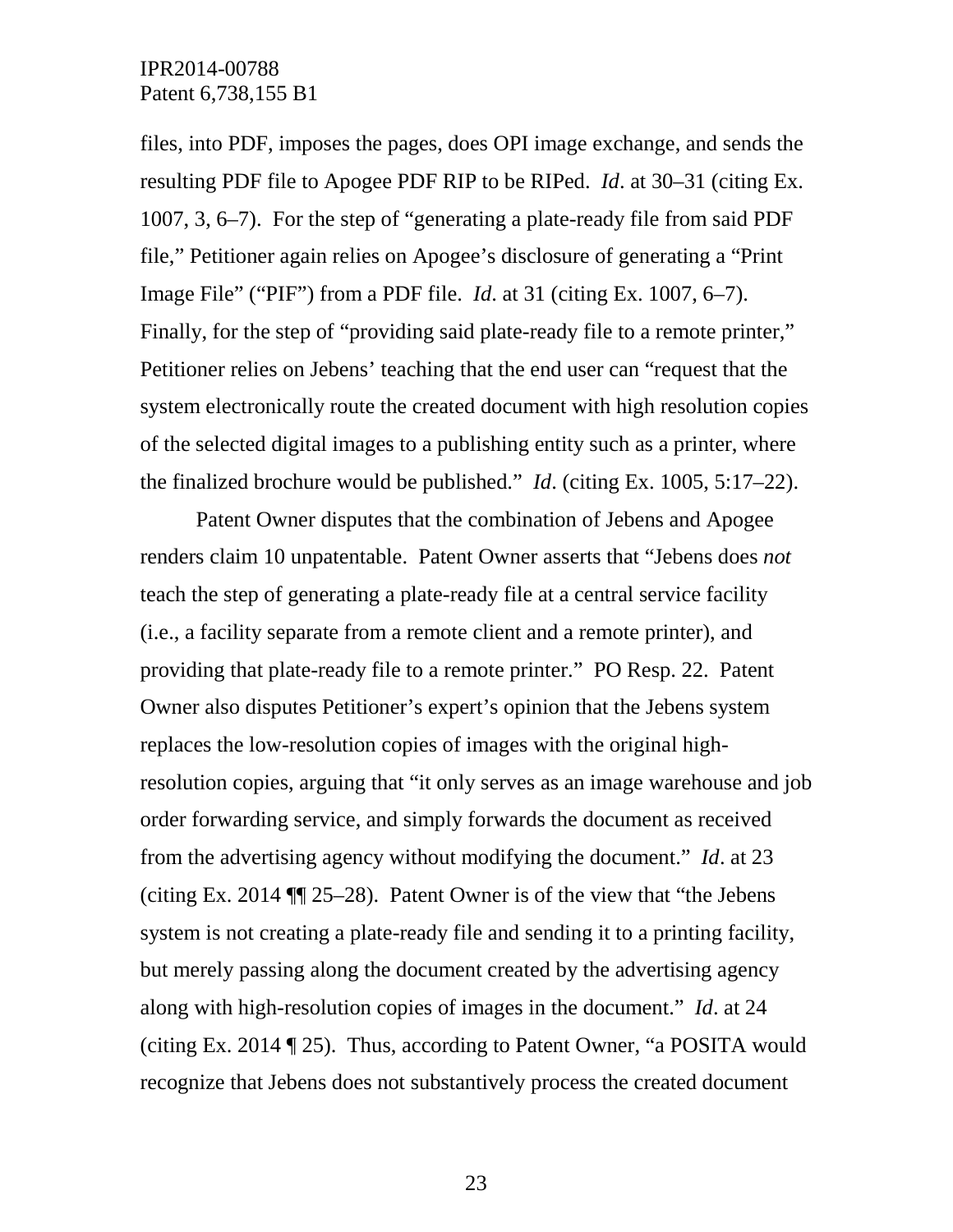file" received from the user; instead "the created document is simply bundled with other files and compressed for transmission to a jobber or supplier" (e.g., printer) where "[p]rocessing the created document file occurs." *Id*. at 26–27 (citing Ex. 2014 ¶ 29). Patent Owner further contends that "Apogee does not cure the defects of Jebens," because "Apogee discloses generating a plate-ready file in the form of a [PIF] through the Apogee PDF RIP process . . . and a POSITA would consider this process to be occurring at the jobber or supplier, *i.e.*, at a printing company facility." *Id.* at 27 (citing Ex. 2014 ¶ 30).

Petitioner replies that "there is absolutely *no* requirement in claims 10 and 16 that the step of generating a plate-ready file must occur at a central service facility, or that the plate-ready file provided to the remote printer must come from a central service facility." Pet. Reply 2–3 (emphasis in original). Petitioner asserts that "[a]ll that claims 10 and 16 require is the generation of a PDF from the page layout designed by the client, and the generation/providing of a plate-ready file to a remote printer," all of which Apogee teaches. *Id*. at 3. Further, according to Petitioner, even if the claims did contain such a requirement, "[n]othing in Apogee limits the implementation of the processes described therein to occur at a printing company facility, and one of ordinary skill could predictably implement Apogee at a central service facility." *Id*. at 4 (emphasis in original). Petitioner cites to Professor Lawler's deposition testimony that "the generation of a plate-ready file as described by Apogee can occur **either** at the printing facility or the host/central service facility, and that none of the reference[s] are limited to preparing the plate-ready file at the central service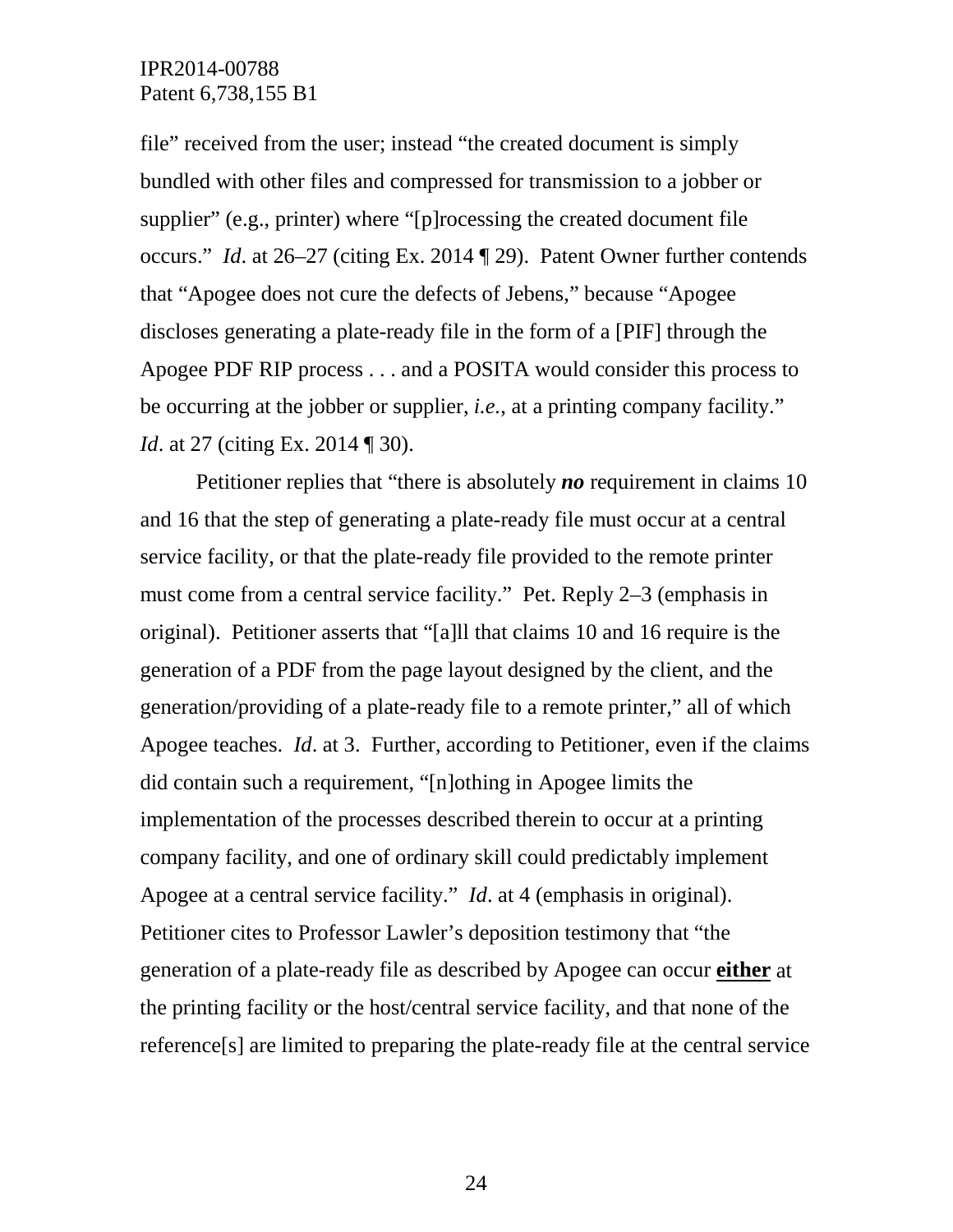facility or the printing company facility." *Id*. (citing Ex. 2017, 1001:21– 103:3).

Petitioner also disputes Patent Owner's argument that Jebens' central services facility does not carry out OPI. Petitioner contends, first, that "none of the challenged claims recite or require OPI to occur," and, second, even if such a requirement existed or if OPI is necessary to create a plate-ready file, "Petitioners' rely on Apogee for its teaching of a plate-ready file, not Jebens alone, which clearly teaches the incorporation of OPI into a pre-press workflow." Pet. Reply 5–6. Petitioner also asserts that Jebens does, in fact, perform OPI, "which could occur either at the central service facility or printing company facility," arguing that "[w]hether the files are already embedded in the page layout [when it is routed to the printer], or sent separately, they have been swapped or 'replaced' for the low resolution images used during page building operations and, therefore, OPI has occurred." Pet. Reply 6–7.

#### b. Analysis

We need not resolve whether Jebens performs OPI because, as Petitioner points out, claim 10 does not require OPI. And while we agree with Petitioner that claim 10 does not necessarily require the production of a plate-ready file at a central services facility,  $9$  we disagree that claim 10 does not place any restrictions on where the file is produced and from where it is provided. As noted above, claim 10 requires that the plate-ready file must be provided "to a remote printer." In the context of the '155 Patent, we construed "remote printer" to mean "an offsite printing company facility

<span id="page-24-0"></span> $9^9$  Claim 10 only requires a "client" and a "printer" that are "remote" with respect to each other.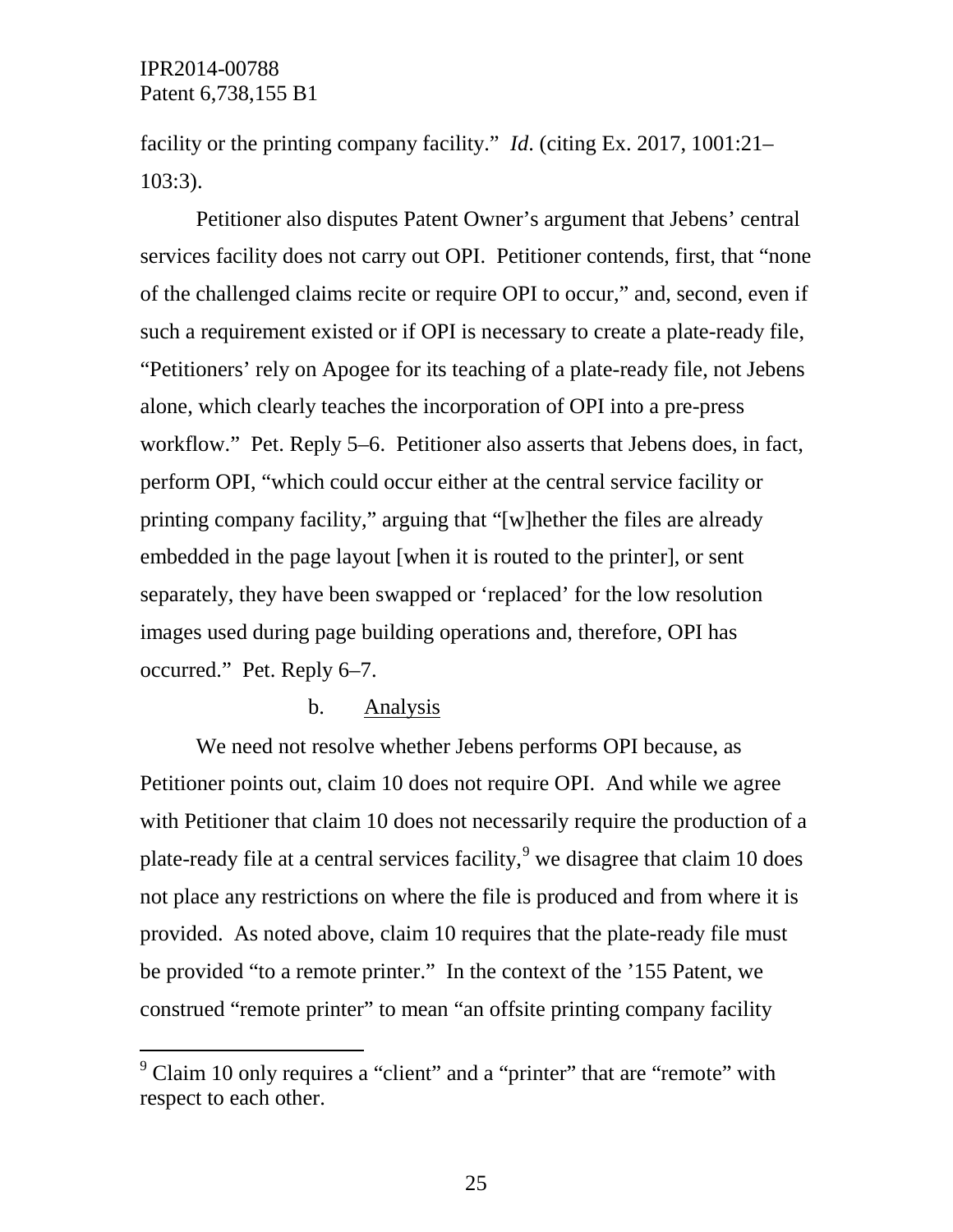accessible (by, e.g., an end user facility or central services facility) via a private or public network." Simply put, a printer cannot be "remote" with respect to itself. It follows that providing a plate-ready file to a "remote printer" cannot be accomplished by the remote printer that receives the plate-ready file.

Thus, for the proposed combination of Jebens and Apogee to teach this limitation, either the end user or the host facility must produce the plateready file and provide it to the printer. Petitioner argues that "one of ordinary skill *could* predictably implement Apogee at a central service facility." Pet. Reply 4 (emphasis added). But as our reviewing court recently stated, "obviousness concerns whether a skilled artisan not only *could have made* but *would have been motivated to make* the combinations or modifications of prior art to arrive at the claimed invention." *Belden*, 2015 WL 6756451, at \*5 (emphasis in original) (citing *InTouch Techs., Inc. v. VGO Commc'n, Inc.*, 751 F.3d 1327, 1352 (Fed. Cir. 2014)).

Jebens does not teach or suggest generating a "plate-ready file" as we have construed the term above, i.e., a file that "that has gone through prepress processing, including RIPing." Apogee teaches generating a plateready file from a PDF, but does not teach or suggest providing it to a remote printer. Petitioner asserts that "one of ordinary skill in the art would have been motivated to incorporate Apogee into the Jebens printing system to allow for a printing facility to produce a printing plate for offset printing." Pet. 29. But Petitioner does not point us to any evidence—in Jebens, Apogee, or otherwise—that a person of ordinary skill in the art would have combined Jebens and Apogee in such a way that a plate-ready file would have been produced at Jebens' host facility or end user facility rather than at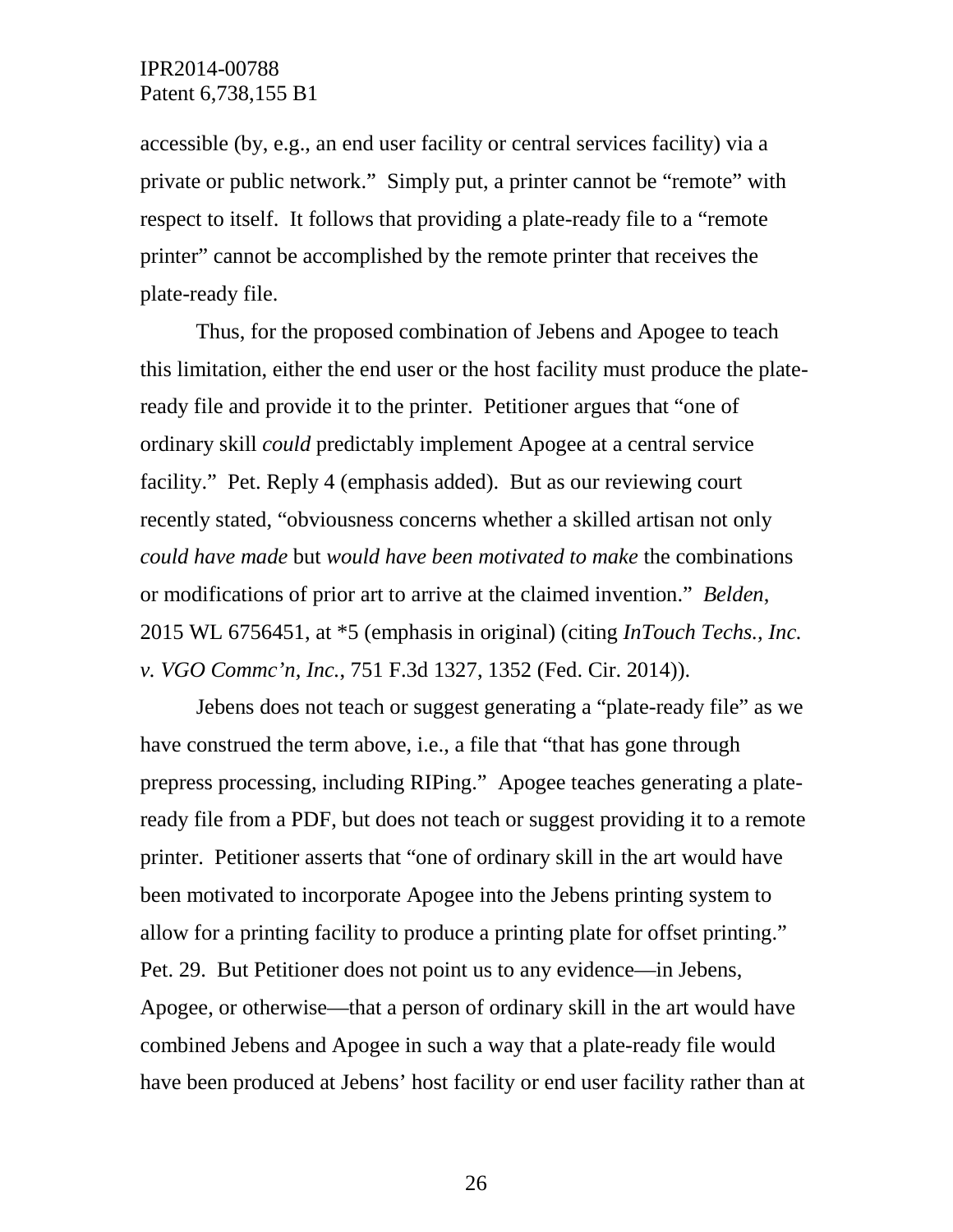its printing facility. In other words, there is no evidence that a person of ordinary skill in the art would have considered generating a plate-ready file anywhere other than where the printing plates are produced: at the printing facility. Evidence that a skilled artisan could have generated the plate-ready file at Jebens' host facility, without any evidence of a reason why the skilled artisan would have done so, is insufficient to show obviousness. *See KSR Int'l Co. v. Teleflex, Inc.*, 550 U.S. 398, 421–23 (2007) (considering the obviousness of a claim to an adjustable automobile throttle pedal combined with an electronic sensor, holding that "[a] person having ordinary skill in the art could have combined [the adjustable pedal] with a pedal position sensor in a fashion encompassed by [the claim], *and would have seen the benefits of doing so*" (emphasis added)); *InTouch Techs*., 751 F.3d at 1352 (holding that expert witness "succumbed to hindsight bias" in basing obviousness opinion on "belief that one of ordinary skill in the art *could* combine these references, not that they *would* have been motivated to do so" (emphasis in original)). For these reasons, Petitioner has not shown by a preponderance of the evidence that claim 10, and its dependent claims 11–13 and 15, would have been obvious over Jebens and Apogee.

#### *5. Claims 16–20*

Claim 16 is similar to claim 10, and in particular requires the step of "providing a plate-ready file to a remote printer." The parties make the same arguments and rely on the same evidence for claim 16 as for claim 10. Pet. 35; PO Resp. 21–27; Pet. Reply 1–7. Therefore, for the reasons discussed above, we determine that Petitioner has not shown by a preponderance of the evidence that claim 16, and its dependent claims 17– 20, would have been obvious over Jebens and Apogee.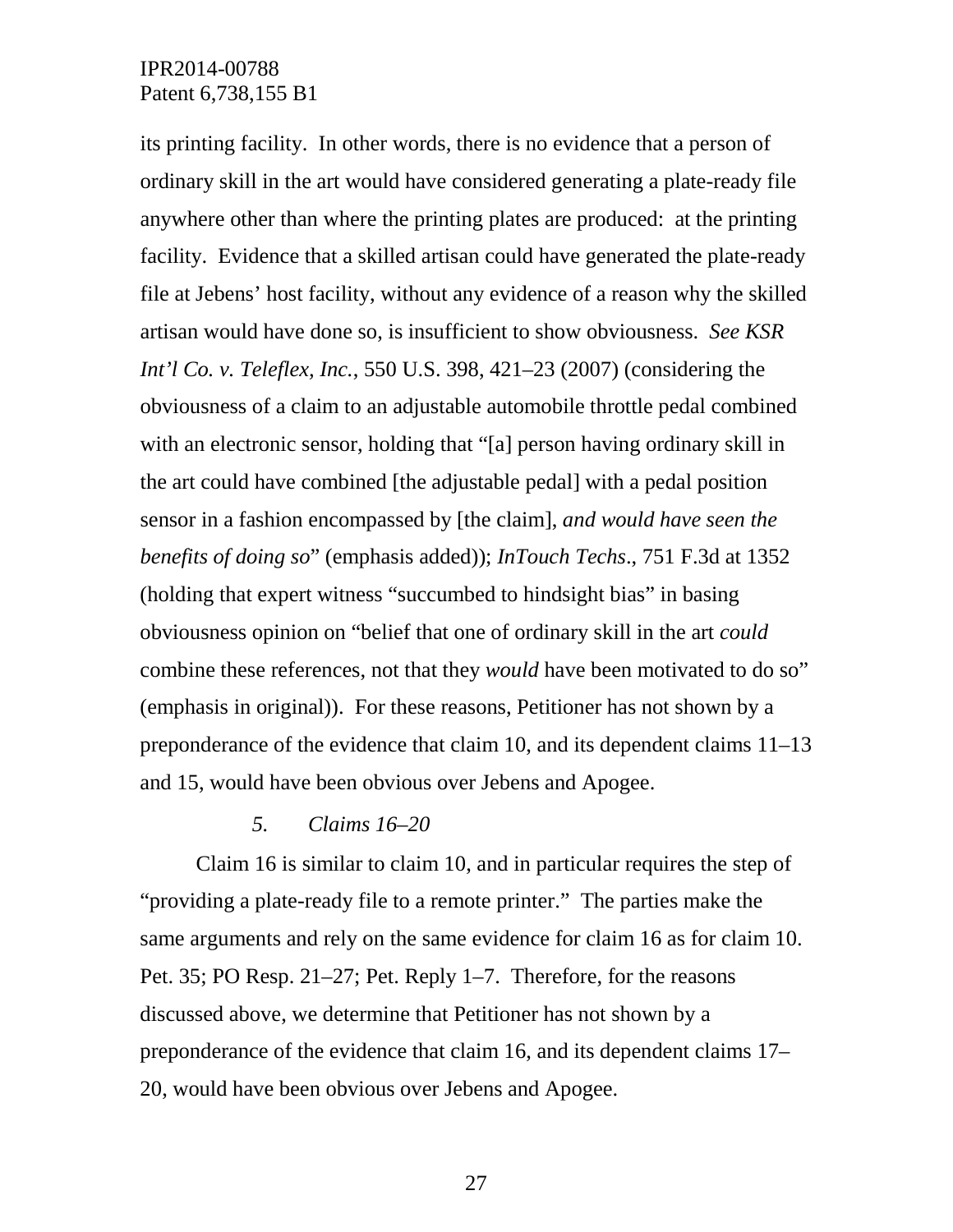## *C. Claim 14—Jebens, Apogee, and Andersson*

Claim 14 depends from claim 10 and additionally requires that "the step of generating a plate-ready file from said PDF file comprises converting said PDF file to a PostScript file." Ex. 1001, 22:25–27. Petitioner does not rely on Andersson to cure the deficiency noted above with respect to Jebens and Apogee. Therefore, for the reasons stated above, Petitioner has not shown by a preponderance of the evidence that claim 14 would have been obvious over Jebens, Apogee, and Andersson.

# *D. Claims 10–13—Dorfman and Apogee*

Petitioner contends that claims 10–13 are unpatentable under 35 U.S.C. § 103(a) as obvious over Dorfman and Apogee. Pet. 39–48.

## *1. Dorfman*

Dorfman describes a "technique for easily creating and proofing customized printed material before printing on a production printing system." Ex. 1006 (abstract). A user can access a template in PDF format from the system's website, modify the template by adding low-resolution copies of selected images and other variable data, and thereby create a dynamic PDF file. *Id*. at 4:3–8, 8:1–4. [10](#page-27-0) The PDF file may be viewed or printed to a local low-resolution printer for final proofing. *Id*. at 8:4–11. The user can make any necessary changes or corrections to the PDF file from the system website and send the file "for printing using conventional printing technology where the low resolution images would be replaced by

<span id="page-27-0"></span> $10$  We conform to Petitioner's usage of Dorfman's original page numbers rather that Petitioner's supplemental page numbers.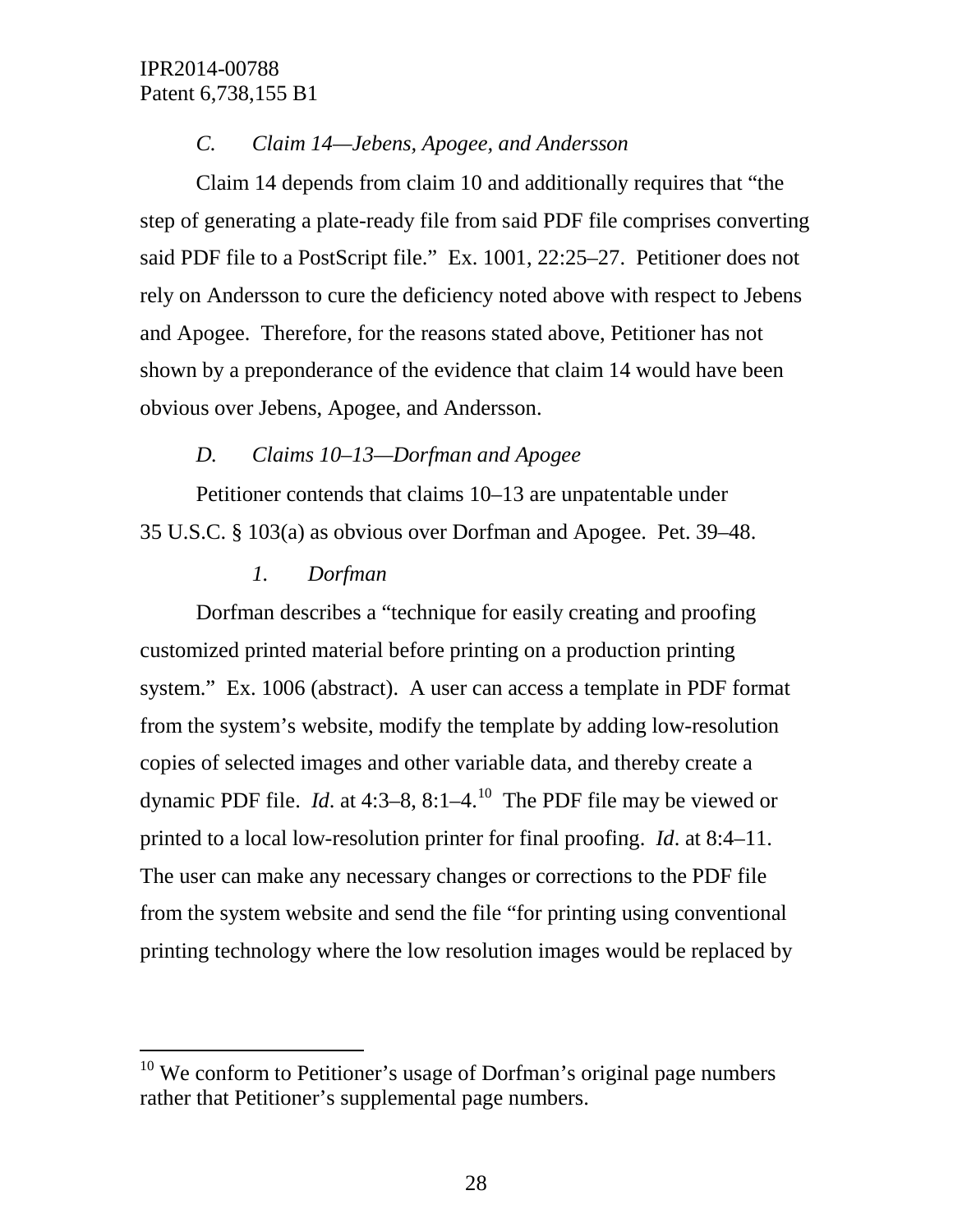the high resolution images by an OPI . . . process before printing." *Id*. at 4:18–21; *see id.* at 8:23–26.

Figure 1, reproduced below, depicts an embodiment of this system:



Figure 1 depicts Dorfman's system comprising front end 2, memory 4, PDF builder 6, and production printing system 10. *Id*. at 5:25–6:7. Front end 2 may be the office of a graphic artist employed by an advertising agency, and typically includes a PC with internet connectivity and browser software. *Id*. at 5:29–6:10. Memory 4, PDF builder 6, and printing system 10 are remotely located from front end 2, e.g., at the facilities of a commercial printing service. *Id*. at 6:4–7. Memory 4 may contain a reference library, low resolution and high resolution images, and other data. *Id.* at 5:27–29. Commercial printer 10 maintains a website that allows front end users access to templates and images stored in memory 4. *Id*. at 6:10–13.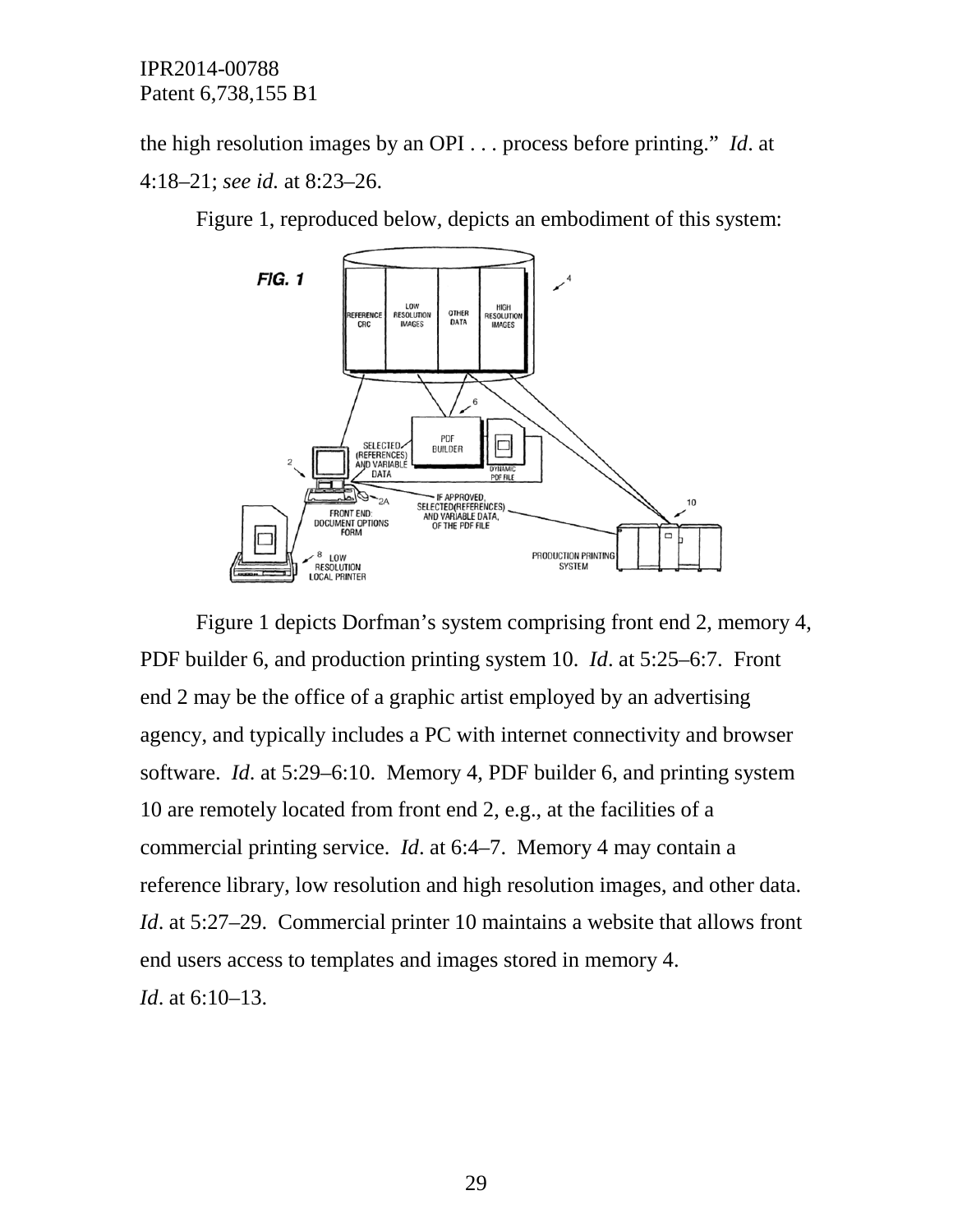## *2. The Parties' Contentions*

Petitioner relies on Dorfman to teach the steps of (1) "storing files on a computer server, the files containing information relating to images, text, art, and data;" (2) "providing said files to a remote client for the designing of a page layout;" and (3) "generating a [PDF] from the designed page layout." Pet. 45–46 (citing Ex. 1006, 5:27–29, 1:17–20, 7:15–8:5, Fig. 3). Petitioner relies on Apogee to teach "generating a plate-ready file from said PDF file." *Id*. at 46–47 (citing Ex. 1007, 6–7). For the step of "providing said plateready file to a remote printer," Petitioner relies on the following teaching from Dorfman:

[W]here the commercial printer uses conventional printing technology, the dynamic PDF file generated for proofing is sent to the printing system, and low resolution images used in creating the dynamic PDF file are replaced by high resolution images by, for example, an open pre-press interface (OPI) before printing.

*Id.* at 46–47 (quoting Ex. 1006, 8:21–26).

In response, Patent Owner argues that claim 10 "requires a separate central service facility and printing company facility," but Dorfman "merges the central service facility and the printing company facility, which are described as all being present at the same remote location, e.g., the facilities of a commercial printing service." PO Resp. 40 (citing Ex. 1006, 6:4–7). Patent Owner further argues that "Apogee does not cure this defect." Id.

Petitioner replies that "there is **no** limitation in claims 10–20 reciting a central service facility, let alone a geographically separate central service and printing company." Pet. Reply 14 (emphasis in original). According to Petitioner "[a]ll [that] claims 10 and 16 require is for the remote printer to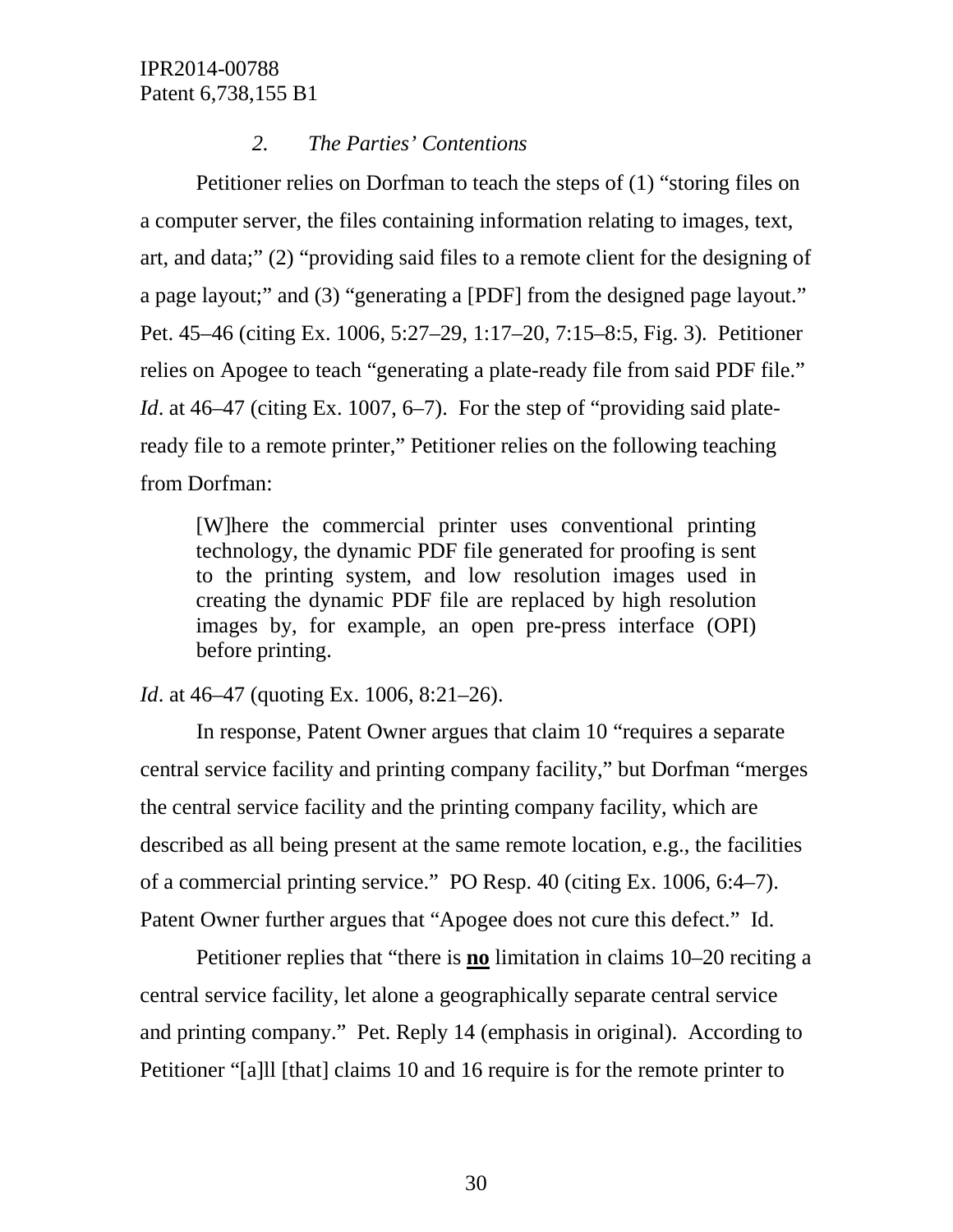receive a plate-ready file," which "simply require[s] the printer to be distinct (or 'remote') from the components that carry out the other claimed steps." *Id*. at 15.

#### *3. Analysis*

As stated above, the step of "providing a plate-ready file to a remote printer" cannot be performed by the remote printer, because the printer cannot be remote with respect to itself. Further, the proposed combination of Dorfman and Apogee suffers from the same deficiency noted above with respect to the Jebens/Apogee combination: there is no evidence that a person of ordinary skill in the art would have had reason to produce the plate-ready file anywhere other than at Dorfman's production printing system. Therefore, for the reasons discussed above with respect to the Jebens/Apogee combination, we determine that Petitioner has not shown by a preponderance of the evidence that claims 10–13 would have been obvious over Dorfman and Apogee.

#### *E. Claims 14 and 15—Dorfman, Apogee, and Andersson*

Claims 14 and 15 depend from claim 10. Petitioner does not rely on Andersson to cure the deficiency noted above with respect to the combination of Dorfman and Apogee. Therefore, for the reasons discussed above, we determine that Petitioner has not shown by a preponderance of the evidence that claims 14 and 15 would have been obvious over Dorfman, Apogee, and Andersson.

## *F. Claims 16–20—Dorfman, Apogee, Andersson, and OPI White Paper*

Petitioner contends that claims 16–20 would have been obvious over Dorfman, Apogee, Andersson, and OPI White Paper (Ex. 1008). Pet. 51–58.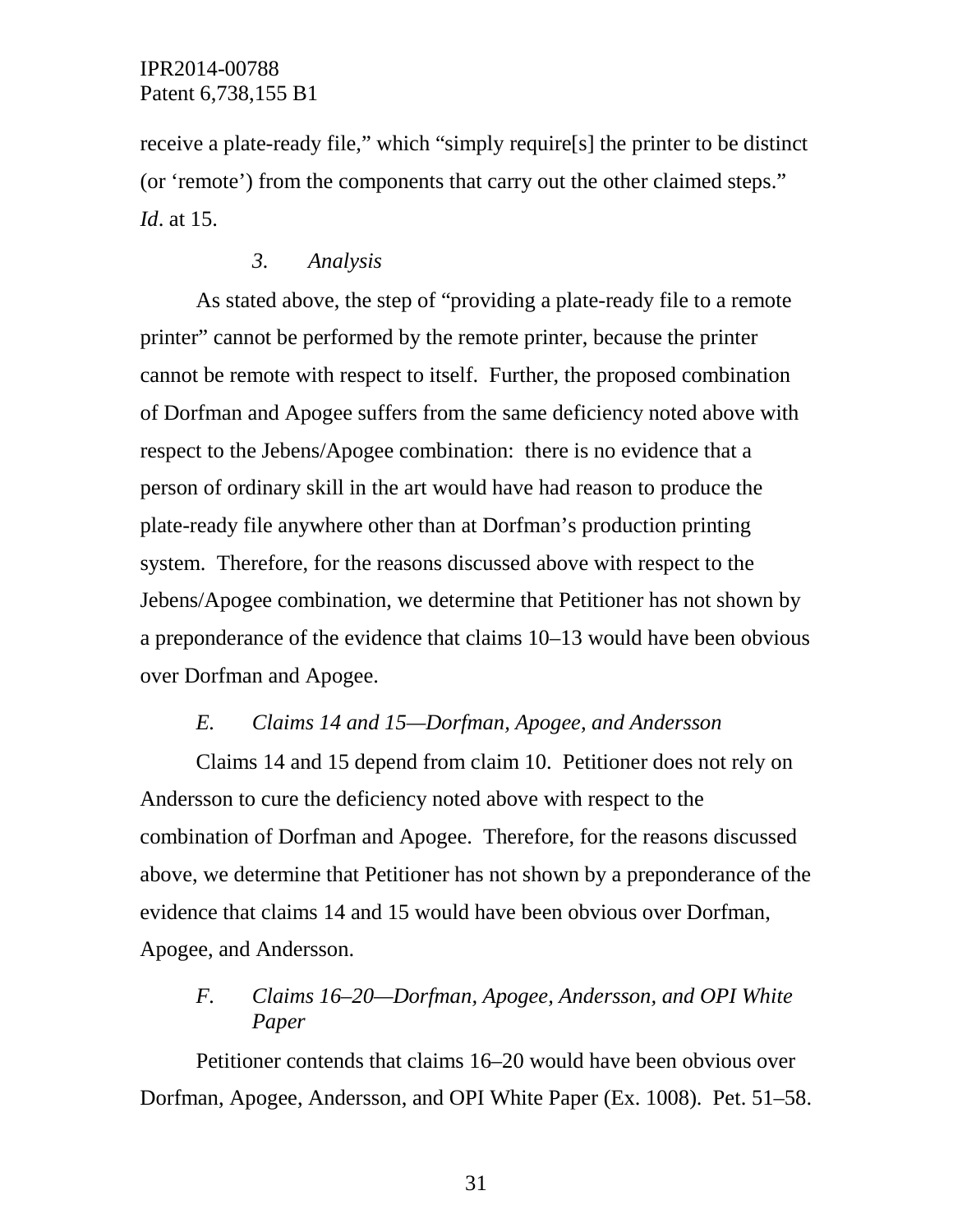OPI White Paper is relied on primarily for its description of the OPI process. Id. at 54–57, and not to cure the deficiencies noted above with respect to the combination of Dorfman and Apogee. Therefore, we determine that Petitioner has not shown by a preponderance of the evidence that claims 16– 20 would have been obvious over Dorfman, Apogee, Andersson, and OPI White Paper.

#### III. CONCLUSION

For the foregoing reasons, we determine that Petitioner has not shown by a preponderance of the evidence that claims 10–20 are unpatentable.

#### IV. ORDER

For the reasons given, it is

ORDERED that claims 10–20 of the '155 patent have not been shown to be unpatentable.

This is a Final Decision. Parties to the proceeding seeking judicial review of the decision must comply with the notice and service requirements of 37 C.F.R. § 90.2.